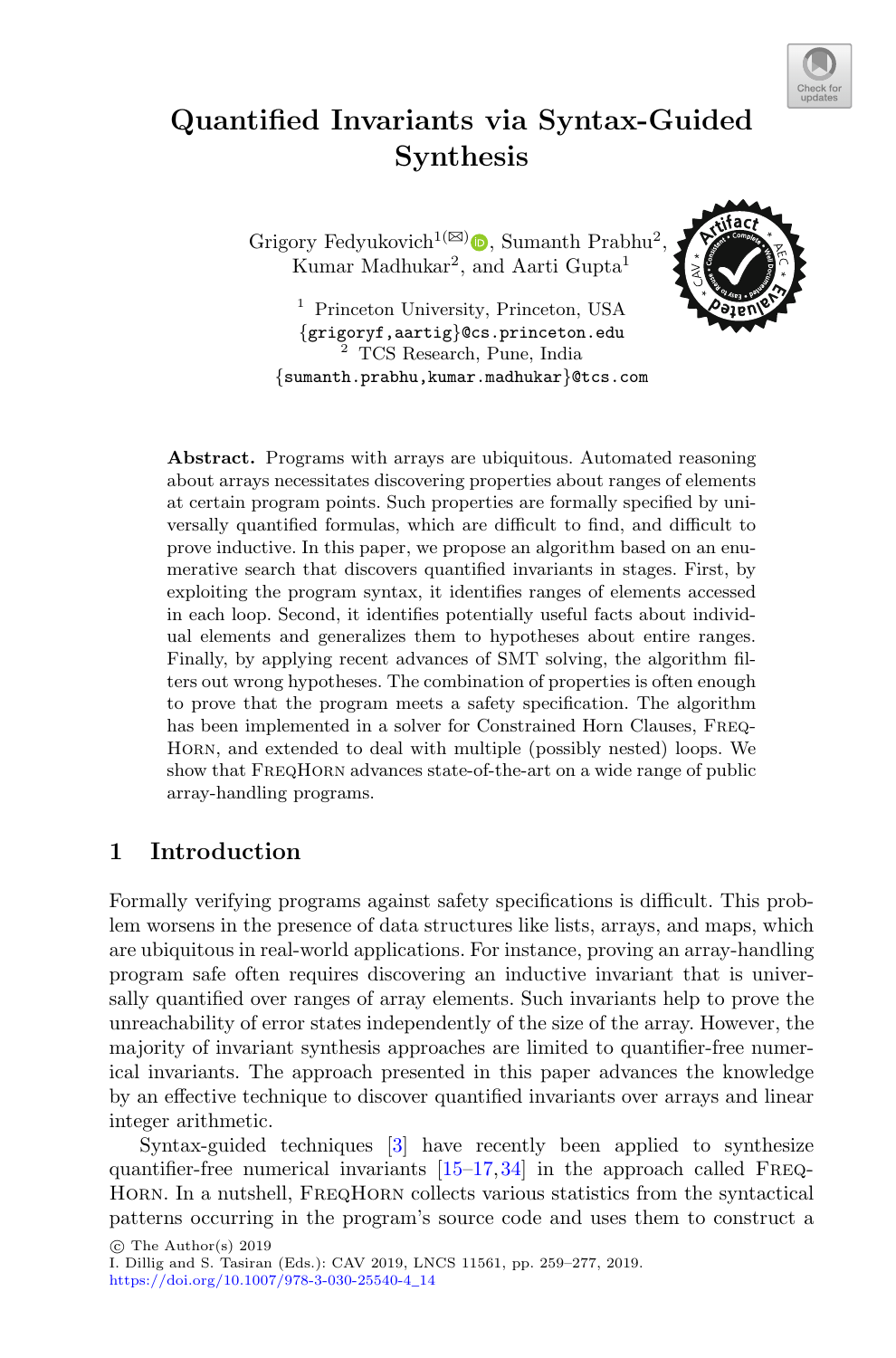set of formal grammars that specify a search space for invariants. It is often sufficient to perform an *enumerative search* over the formulas produced from these grammars and identify a set of suitable inductive invariants among them using an off-the-shelf solver for Satisfiability Modulo Theories (SMT). The presence of arrays complicates this reasoning in a few respects: it is hard to find suitable candidates and difficult to prove them inductive.

In this paper, we present a novel technique that extends the approach of enumerative search in general, and its instantiation in FREQHORN in particular, to reason about quantifiers. It discovers invariants over arrays in multiple stages. First, by exploiting the program syntax, it identifies ranges of elements accessed in each loop. Second, it identifies potentially useful facts about individual elements and generalizes them to hypotheses about entire ranges. The SMT-based validation of candidates, which are quantified formulas, is often inexpensive as they are constructed using the same syntactic patterns that appear in the source code. Furthermore, for supporting certain corner cases, our approach allows specifying additional rules that help in generalizing learned properties. The combination of properties proven inductive by an SMT solver is often enough to prove that the program meets a safety specification.

We show that FREQHORN advances state-of-the-art on a selection of arrayhandling programs from  $SVCOMP<sup>1</sup>$  $SVCOMP<sup>1</sup>$  $SVCOMP<sup>1</sup>$  and literature. For instance, it can prove completely automatically that an array is monotone after applying a sorting algorithm. Furthermore, FreqHorn is able to discover quantifier-free invariants over integer variables in the program, use them as inductive relatives while checking inductiveness of quantified candidates over arrays; and vice versa.

While a detailed discussion of the related work comes later in the paper (Sect. [6\)](#page-14-0), it is noteworthy that being syntax-guided crucially helps us overcome several limitations of other techniques to verify array-handling programs [\[2](#page-16-3)[,9](#page-16-4), [11](#page-16-5)[,35](#page-18-1)]. Most of them avoid inferring quantified invariants explicitly and thus do not produce checkable proofs. As a result, tools are fragile and in practice often output false positives (see Sect. [5](#page-12-0) for concrete results). By comparison, our approach never produces false positives, and its results can be validated by existing SMT solvers.

The core contributions made through this work are:

- a novel syntax-guided approach to generate universally quantified invariants for programs manipulating arrays;
- an algorithm and its fully automated implementation; and
- a thorough experimental evaluation comparing our technique with state-ofthe-art in verification of array-handling programs.

The rest of the paper is structured as follows. In Sect. [2,](#page-2-0) we give background and notation and illustrate our approach on an example. Our main contributions are then presented in Sect. [3](#page-4-0) (main algorithm) and Sect. [4](#page-8-0) (important design choices). In Sect. [5,](#page-12-0) we show the evaluation and comparison with state-of-theart. Finally, the related work and conclusion complete the paper in Sects. [6](#page-14-0) and [7,](#page-15-0) respectively.

<span id="page-1-0"></span><sup>1</sup> Software Verification Competition, [http://sv-comp.sosy-lab.org/.](http://sv-comp.sosy-lab.org/)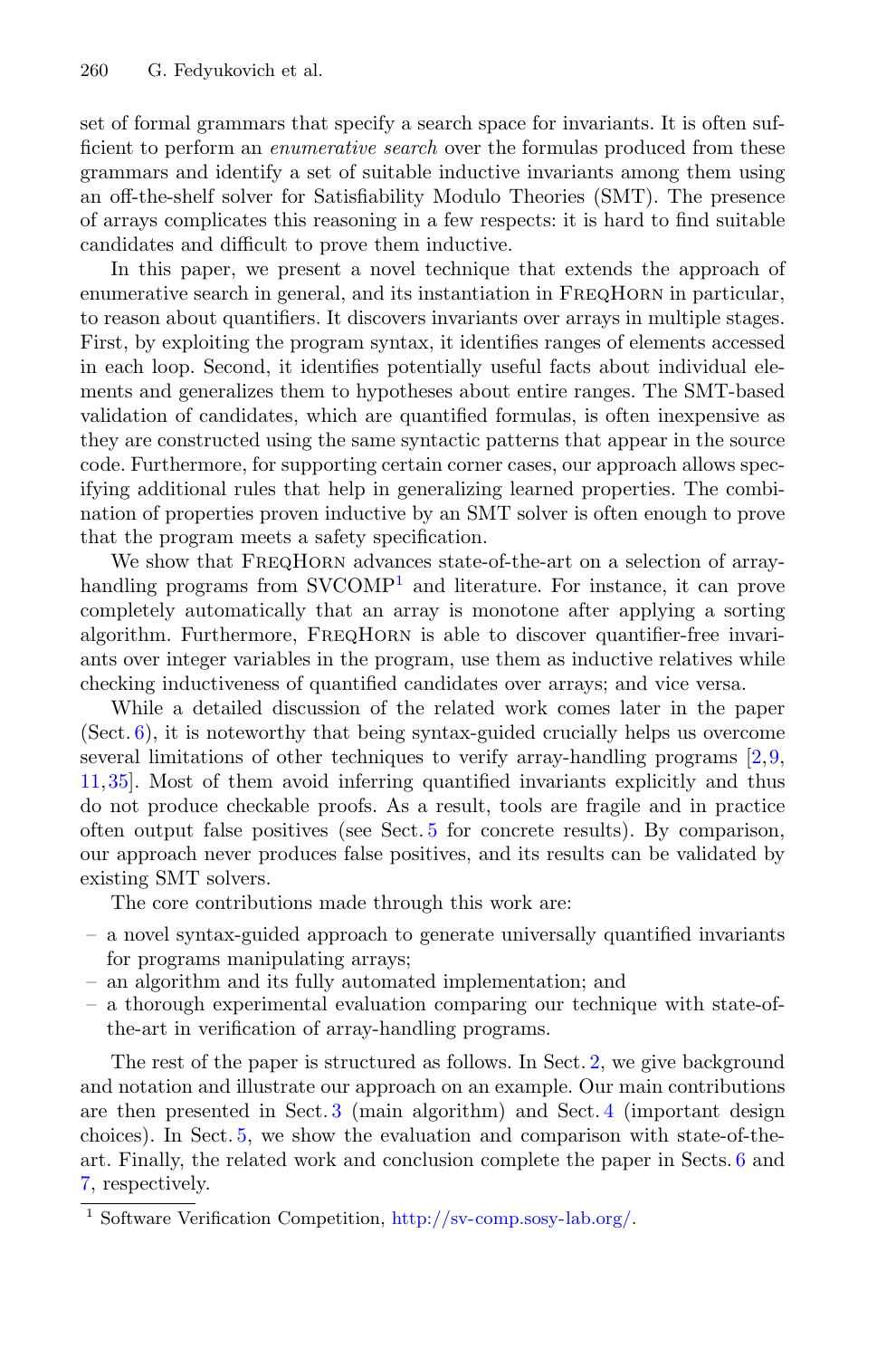# <span id="page-2-0"></span>**2 Background**

The Satisfiability Modulo Theories (SMT) task is to decide whether there is an assignment m of values to variables in a first-order logic formula  $\varphi$  that makes it true. We write  $\varphi \implies \psi$ , if every satisfying assignment to  $\varphi$  is also a satisfying assignment to some formula ψ. By *Expr* we denote the space of all possible quantifier-free formulas in our background theory and by *Vars* a range of possible variables.

#### **2.1 Programs as Constrained Horn Clauses**

To guarantee expected behaviors, programs require proofs, such as inductive invariants, ranking functions, or recurrence sets. It is becoming increasingly popular to consider a verification task as a *proof synthesis* task which is formulated as a system of SMT formulas involving unknown predicates, also known as *constrained Horn clauses* (CHC). The synthesis goal is to discover a suitable interpretation of all unknown predicates that make all CHCs true. CHCs offer the advantages of flexibility and modularity in designing verifiers for various systems and languages. CHCs can be constructed in a way that captures the operational semantics of a language in question, and an off-the-shelf CHC solver can be used for solving the resulting formulas.

**Definition 1.** *A* linear constrained Horn clause *(CHC) over a set of uninterpreted relation symbols R is a formula in first-order logic that has the form of one of three implications (called respectively a* fact*, an* inductive clause*, and a* query*):*

$$
\varphi(\vec{x_1}) \implies inv_1(\vec{x_1})
$$
  

$$
inv_1(\vec{x_1}) \land \varphi(\vec{x_1}, \vec{x_2}) \implies inv_2(\vec{x_2})
$$
  

$$
inv_1(\vec{x_1}) \land \varphi(\vec{x_1}) \implies \bot
$$

*where*  $inv_1, inv_2 \in \mathcal{R}$  *are uninterpreted symbols,*  $\vec{x_1}, \vec{x_2}$  *are vectors of variables,* and  $\varphi$ , called a body, is a fully interpreted formula (i.e.,  $\varphi$  does not have appli*cations of inv<sub>1</sub> or inv<sub>2</sub>).* 

For a CHC C, by  $src(C)$  we denote an application of  $\mathbf{inv} \in \mathcal{R}$  in the premise of C (if C is a fact, we write  $src(C) \stackrel{\text{def}}{=} \top$ ). Similarly, by  $dst(C)$  we denote an application of  $inv \in \mathcal{R}$  in the conclusion of C (if C is a query, we write  $dst(C) \stackrel{\text{def}}{=} \perp$ ). We define functions *rel* and *args*, such that for each *inv*( $\vec{x}$ ),  $rel(inv(\vec{x})) \stackrel{\text{def}}{=} inv$  and  $args(inv(\vec{x})) \stackrel{\text{def}}{=} \vec{x}$ . For a CHC C, by  $body(C)$  we denote the body (i.e.,  $\varphi$ ) of C.

*Example [1](#page-3-0).* Figure 1 gives a program in the C programming language that handles two integer arrays, A and B, both of an unknown size N. The A array has unknown content, and the program first identifies a value m which is smaller or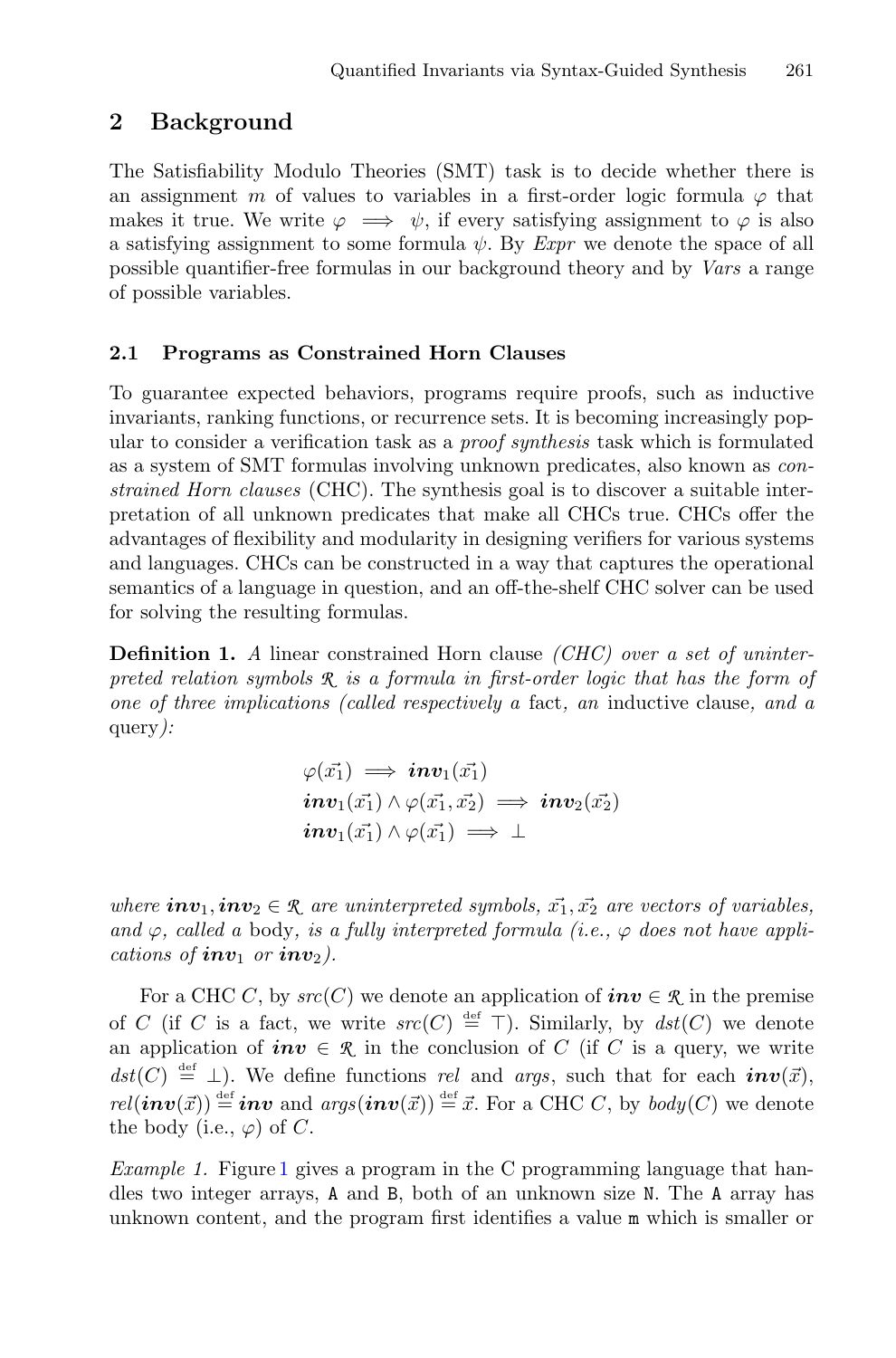```
int N = nondetInt();
int *A = nondetArray (N);
int m = 0;
for (int i = N - 1; i \ge 0; i--) { if (m > A[i]) m = A[i]; }
int *B = \text{malloc}(N*sizeof(int));for (int i = 0; i < N; i++) { B[N - i - 1] = A[i] - m; }
int s = 0;
for (int i = 0; i < N; i++) { s = s + B[i]; }
assert (s \geq 0);
```
<span id="page-3-0"></span>**Fig. 1.** Example program: source code in C.

(A)  $i' = N' - 1 \wedge m' = 0 \implies inv_1(A', i', m', N')$ (B)  $inv_1(A,i,m,N) \wedge i \geq 0 \wedge m' = ite(m > A[i], A[i], m) \wedge i' = i-1 \implies inv_1(A,i',m',N)$ (C)  $inv_1(A,i,m,N) \wedge i < 0 \wedge i' = 0 \implies inv_2(A,B,i',m,N)$ (D)  $inv_2(A, B, i, m, N) \wedge i \leq N \wedge B' = store(B, N-i-1, A[i]-m]) \wedge i' = i+1 \implies inv_2(A, B', i', m, N)$ (E)  $inv_2(A, B, i, m, N) \wedge i \ge N \wedge i' = 0 \wedge s' = 0 \implies inv_3(A, B, i', m, s', N)$ (F)  $inv_3(A, B, i, m, s, N) \wedge i \langle N \wedge s' = s + B[i] \wedge i' = i + 1 \implies inv_3(A, B, i', m, s', N)$ (G)  $inv_3(A, B, i, m, s, N) \wedge i \geq N \wedge s < 0 \implies \bot$ 

<span id="page-3-1"></span>**Fig. 2.** Example program: CHC encoding.

equal to all elements of A (it might be either a minimal element among the content of A or 0). Then, the program populates B by values of A with m subtracted. Interestingly, the order of elements A and B is not preserved, e.g.,  $A[0]$  - m gets written to  $B[N - 1]$ , and so on. Finally, the program computes the sum s of all elements in B and requires us to prove that s is never negative.

Figure [2](#page-3-1) gives a CHC encoding of the program. The system has three uninterpreted predicates,  $inv_1$ ,  $inv_2$ , and  $inv_3$  corresponding to invariants at heads of the three loops. The primed variables correspond to modified variables. Rules **B**, **D**, and **F** encode the loop bodies, and the remaining rules encode the fragments of code before, after, or between the loops. In particular, rule **G** ensures that after the third loop has terminated, a program state with a negative value of s is unreachable. Before we describe how our technique solves this CHC system (see Sect. [2.2\)](#page-4-1), we briefly introduce the notion of satisfiability of CHCs.

**Definition 2.** *Given a set of uninterpreted relation symbols R and a set* S *of CHCs over R , we say that* S *is satisfiable if there exists an interpretation that assigns to each n-ary symbol*  $inv \in \mathcal{R}$ *, a relation over n-tuples and makes all implications in* S *valid.*

In the paper, we assume that a relation assigned by an interpretation is represented by a formula  $\psi$  over at most n free variables.

We call a CHC C inductive when  $rel(src(C)) = rel(dst(C)) = inv$  for some *inv*. While accessing an array in a loop, we assume the existence of an integer counter variable. More formally: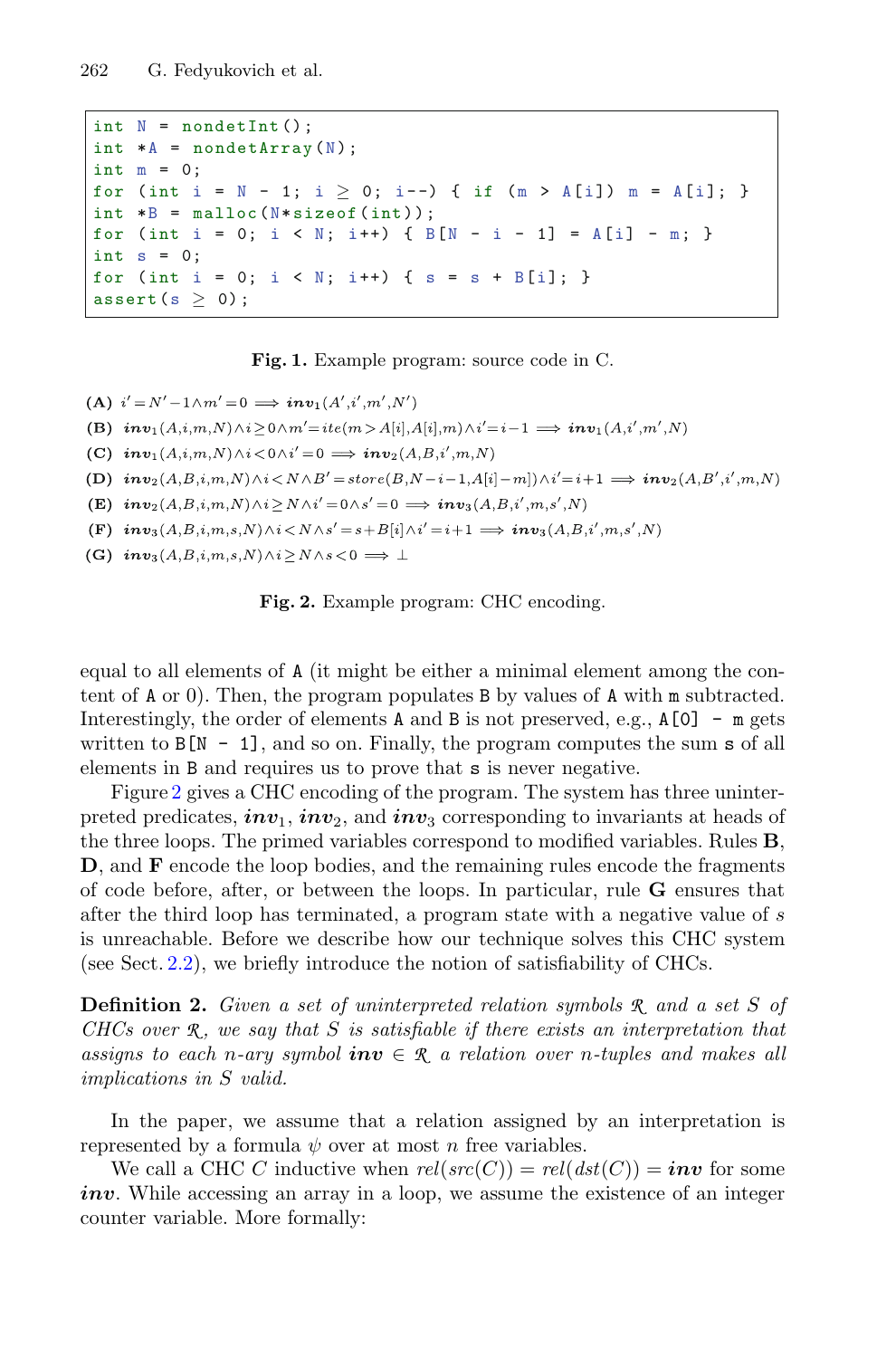**Definition 3.** Let C be an inductive CHC,  $\vec{x} = \arg(src(C))$ , and  $\vec{x}' =$  $args(dst(C))$ *. We say that* C *is* array-handling *if there exist numbers* c and a, such that (1)  $1 \leq c \leq |\vec{x}|$  and  $1 \leq a \leq |\vec{x}|$ ; (2)  $\vec{x}[c]$  *(and consequently, its "primed copy"* x [c]*) has type integer,* (3) *either of these implications holds:*

<span id="page-4-3"></span><span id="page-4-2"></span>
$$
body(C) \implies \vec{x}[c] < \vec{x}'[c] \tag{1}
$$

$$
body(C) \implies \vec{x}[c] > \vec{x}'[c] \tag{2}
$$

(4)  $\vec{x}[a]$  *(and consequently*  $\vec{x}'[a]$ *)* has type array, and (5) there is an access function f that identifies a relationship between an access to  $\vec{x}[a]$  in body(C) and  $\vec{x}[c]$ .

#### <span id="page-4-1"></span>**2.2 Illustrating Example**

The CHC system in Fig. [2](#page-3-1) has a solution, indicating that the program meets its specification. In particular:

$$
\begin{aligned}\n&\mathbf{i} n \mathbf{v}_1 \mapsto \forall j \cdot i < j < N \implies m \le A[j] \\
&\mathbf{i} n \mathbf{v}_2 \mapsto \forall j \cdot 0 \le j < N \implies m \le A[j] \land \\
&\forall j \cdot 0 \le j < i \implies B[N-j-1] = A[j] - m \\
&\mathbf{i} n \mathbf{v}_3 \mapsto \forall j \cdot 0 \le j < N \implies m \le A[j] \land \\
&\forall j \cdot 0 \le j < N \implies B[N-j-1] = A[j] - m \\
&\land s \ge 0\n\end{aligned}
$$

The interpretation of  $inv_1$  means that as the first loop progresses (i.e, all elements  $A[N-1], A[N-2], \ldots, A[i+1]$  are sequentially considered), the value of m is always smaller than all the considered elements. Thus, we refer to the interpretation of *inv*<sub>1</sub> as a *progress lemma*. When the first loop has terminated, clearly, this property holds for all elements from  $A[0]$  to  $A[N-1]$ . Because A leaks through the second loop without any changes, the interpretation of *inv*<sup>1</sup> gets finalized (thus, it becomes a *finalized lemma*) and added to an interpretation of  $inv_2$ .

Additionally, the interpretation of  $inv_2$  gets a relational fact about pairs of elements  $A[0]$  and  $B[N-1], A[1]$  and  $B[N-2], \ldots, A[i-1]$  and  $B[N-i-2]$ , which again appears as a progress lemma and then gets finalized in an interpretation of *inv*3. With these two quantified invariants about all elements of A, and relation about pairs of elements of  $A$  and  $B$ , it is possible to derive the remaining lemma in the interpretation of  $inv_3$ , namely,  $s \geq 0$ ; which concludes the proof.

#### <span id="page-4-0"></span>**3 Invariants via Enumerative Search**

In this work, we aim at discovering a solution for a CHC system S over a set of uninterpreted symbols *R* enumeratively, i.e., by guessing a candidate formula for each  $\mathbf{inv} \in \mathcal{R}$ , substituting it for all CHCs  $C \in S$  and checking their validity.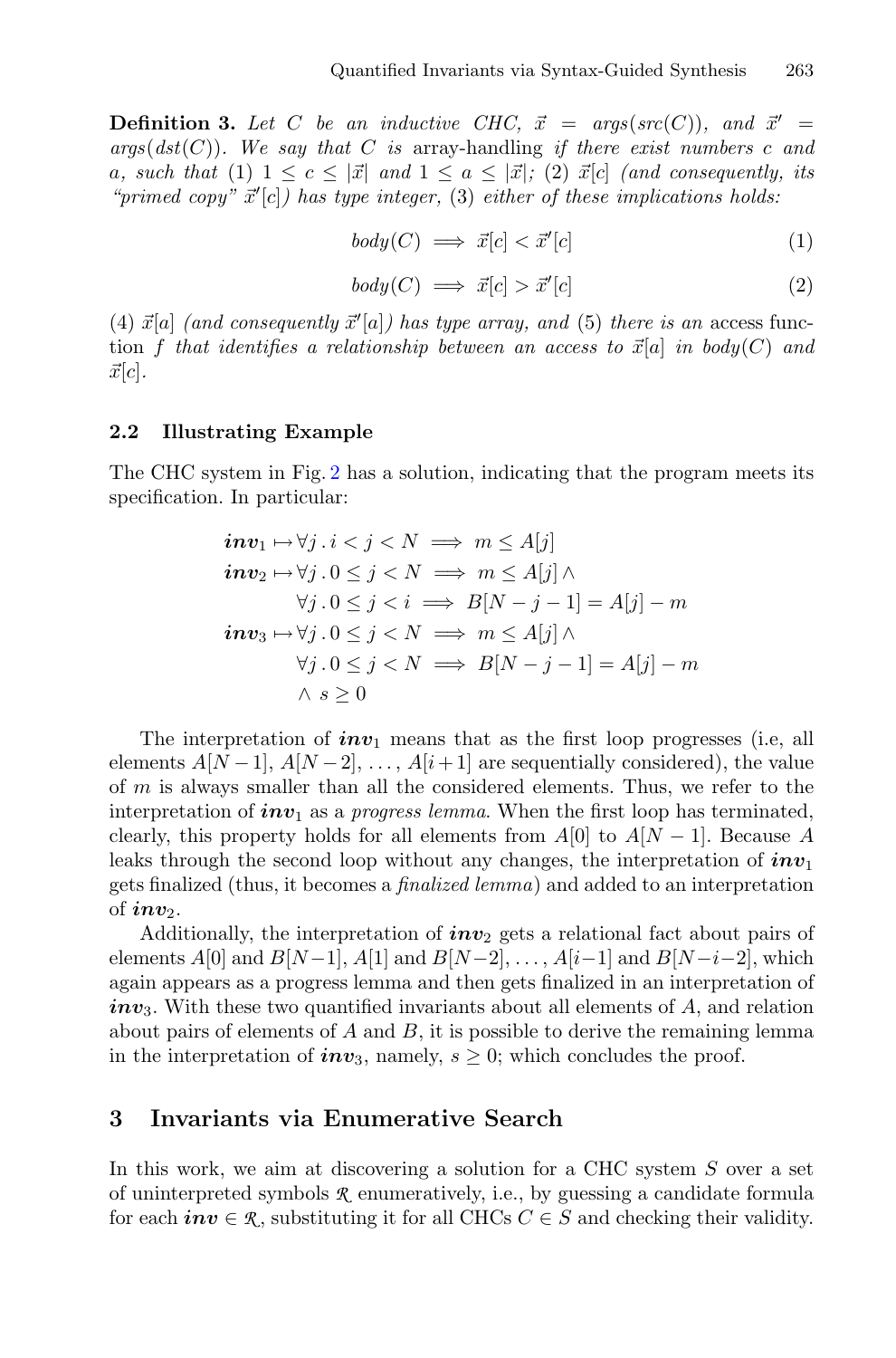#### <span id="page-5-0"></span>**3.1 Quantifier-Free Invariants**

We build on top of an algorithm, called FREQHORN, recently proposed in [\[17\]](#page-16-2). Its key insight is an automatic construction of a set of formal grammars  $G(i\boldsymbol{n}\boldsymbol{v})$  for each  $inv \in \mathcal{R}$  based on either source code, program behaviors, or both. Importantly, these grammars are *conjunction-free*: they cannot be used to produce a conjunction of clauses and can give rise to only a finite number of formulas, potentially related to invariants (otherwise, the approach does not guarantee strong convergence). Since invariants are often represented by a conjunction of lemmas, FreqHorn attempts to sample (i.e., recursively apply production rules) each lemma from a grammar in separation, until a combination of them is sufficient for the inductiveness and safety, or a search space is exhausted. Freq-Horn relies on an SMT solver to filter out unsuccessfully sampled lemmas.

The construction of formal grammars is biased by the syntax of CHC encoding. First, FreqHorn collects a set of *Seeds* by converting the body of each CHC to a Conjunctive Normal Form, extracting, and normalizing each conjunct. Then, the set of seeds could be optionally replenished by a set of *behavioral seeds* and *bounded proofs*. They are constructed respectively from the concrete values of variables obtained from actual program runs, and Craig interpolants from unsatisfiable finite unrollings of the CHC systems. Finally, the production rules are created in a way to enable producing seeds and also their *mutants* (i.e., syntactically similar formulas to seeds). In general, no specific restriction on a grammar-construction method is imposed; so in practice, the grammars are allowed to be more (or less) general to enable a broader (or more focused) search space for invariants.

#### **3.2 Quantified Candidates from Quantifier-Free Grammars**

The main obstacle for applying the enumerative search to generate array invariants is that the grammars do not allow quantifiers. Because grammars are constructed automatically from syntactic patterns which appear in the original programs, in the presence of arrays, we can expect expressions involving only particular elements of arrays (such as ones accessed via a loop counter). However, since each loop repeats certain operations over a *range* of array elements, we have to *generalize* the extracted expressions about individual elements to expressions about entire ranges.

Let a set of variables associated with a relation symbol  $inv$  be  $Vars(inv) \stackrel{\text{def}}{=}$  $IntVars(\mathbf{inv}) \cup ArrVars(\mathbf{inv})$ , where  $IntVars(\mathbf{inv})$  and  $ArrVars(\mathbf{inv})$  are disjoint and contain integer variables and array variables, respectively. A candidate quantified invariant over arrays consists of three parts:

- a set of quantified integer variables *QVars*(*inv*), which are introduced by our algorithm and do not appear in *Vars*(*inv*);
- a *range* formula over *QVars*(*inv*) ∪ *IntVars*(*inv*); and
- a quantifier-free *cell property* over *QVars*(*inv*) ∪ *Vars*(*inv*).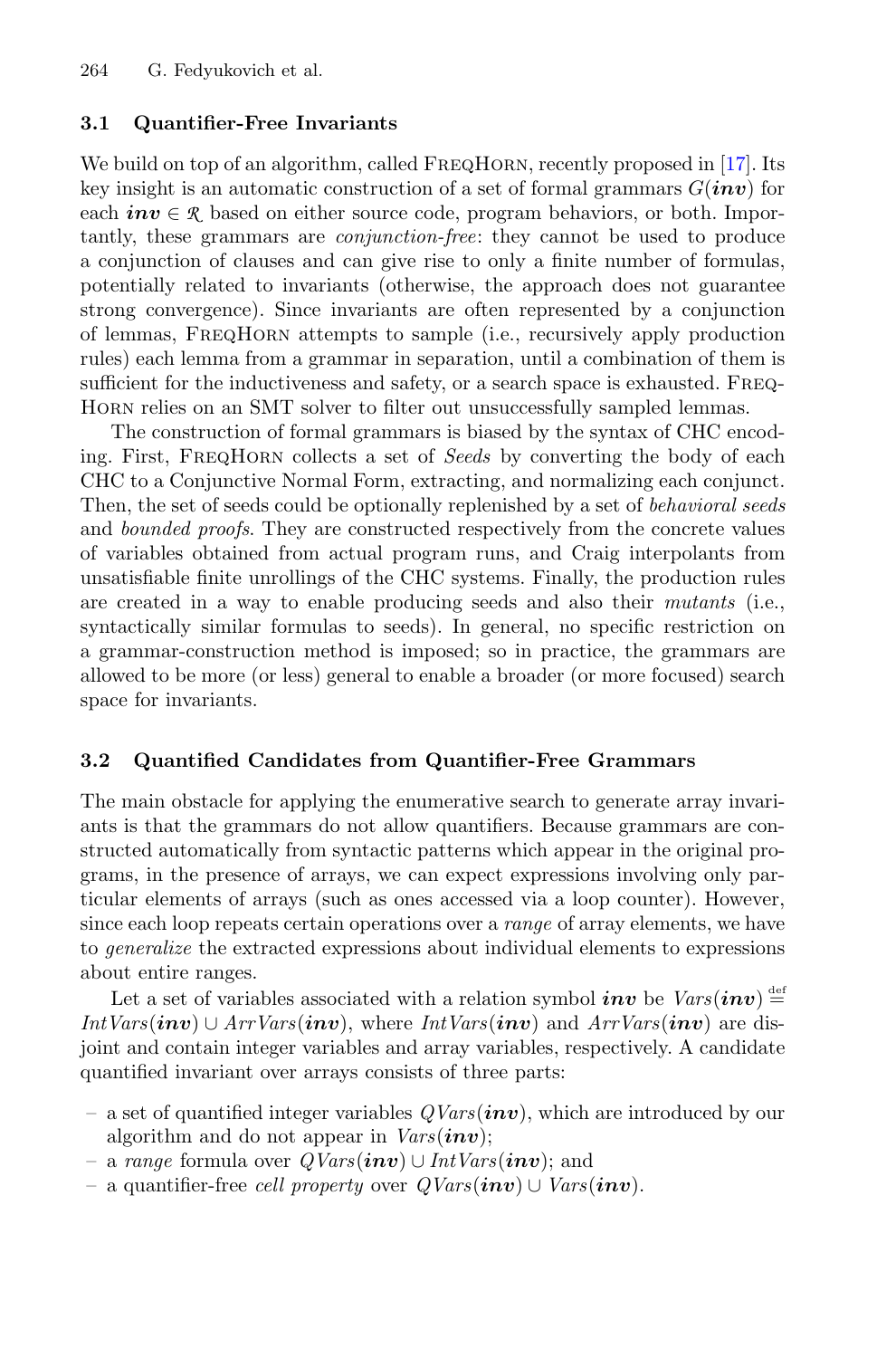**Algorithm 1.** PREPARE $(S, \mathcal{R})$ **Input**: CHCs S over *R* **Output**: Formal grammars G(*inv*), quantified variables *QVars*(*inv*) and *progressRange*(*inv*) for each  $inv \in \mathcal{R}$ **1 for each**  $inv \in \mathbb{R}$  **do**<br>**2** *Seeds* ← SYNTSEE **2**  $\text{Seeds} \leftarrow \text{SYNTSEEDS}(inv) \cup \text{BEHAVSEEDS}(inv);$ <br>**3**  $\text{cnt} \leftarrow \text{GETCOUNTERS}(S, inv, ArrVars(inv));$ **3** cnt ← GETCOUNTERS( $S$ , **inv**,  $ArrVars$ (**inv**));<br>**4 if**  $\emptyset \neq ent$  **then 4 if**  $\varnothing \neq \text{cnt}$  **then**<br>**5**  $\text{OVars}(inv)$ **5**  $QVars(inv) \leftarrow \text{COPY}(cnt);$ <br>**6** *progressRange(inv)*  $\leftarrow$  GET **6**  $\qquad \qquad progressRange(inv) \leftarrow \text{GETRANGE}(cnt);$ <br>**7**  $G(inv) \leftarrow \text{REPLACE}(GETGRAMMAR(Seeds)).$  $G(inv) \leftarrow \text{REPLACE}(\text{GETGRAMMAR}(Seeds), cnt, QVars(inv));$ 

<span id="page-6-0"></span>Algorithm 2. SOLVEARRAYCHCS $(S, \mathcal{R})$ 

**Input**: CHCs S over *R* **Output**:  $res \in \{SAT, UNKNOWN\}, \text{ Lemmas : } \mathcal{R} \rightarrow 2^{\text{Expr}}$  $1 \langle G, QVars, progressRange \rangle \leftarrow PREPARE(S, \mathcal{R});$ **2** for each  $inv \in \mathbb{R}$  do  $Lemmas(inv) \leftarrow \emptyset$ ; **3 while**  $\exists C \in S$  .  $\Big(\bigwedge_{\ell \in Lemmas(rel(src(C)))}$  $\ell(\textit{args}(\textit{src}(C))) \wedge \textit{body}(C) \implies \bot\Big)$  do **4 if**  $\forall inv \in \mathcal{R}$ . ALLBLOCKED( $G(inv)$ ) **then return**  $\langle UNKNOWN, \varnothing \rangle$ ;<br>*inv* ← PICKLOOP( $\mathcal{R}$ ); **5**  $\boldsymbol{inv} \leftarrow \text{PICKLoop}(\mathcal{R});$ <br>**6 if**  $\text{OVars}(\boldsymbol{inv}) = \varnothing$  **th 6 if**  $QVars(\boldsymbol{inv}) = \varnothing$  **then**  $Cand(\boldsymbol{inv}) \leftarrow \text{SAMPLE}(G(\boldsymbol{inv}))$ ;<br>**7 else**  $Cand(\boldsymbol{inv}) \leftarrow \forall QVars(\boldsymbol{inv})$ .  $\mathbf{else} \; \mathit{Cand}(\mathit{inv}) \leftarrow \forall \mathit{QVars}(\mathit{inv})$ .  $QVars(\boldsymbol{inv}) \in progressRange(\boldsymbol{inv}) \implies$  sample $(G(\boldsymbol{inv}))$ ; **8** ExtCand ← EXTEND(S, {*inv*}, *Cand*, *Lemmas*);<br>**9** if  $\forall inv' \in \mathcal{R}$ . *ExtCand(inv'*) =  $\top$  then  $G$ (*inv* **9 if**  $\forall inv' \in \mathcal{R}$ .  $ExtCand(inv') = \top$  **then**  $G(inv) \leftarrow \text{BLOCK}(G, Cand, inv);$ **10 else**  $\begin{array}{ll} \textbf{11} & \textbf{for each } \textbf{\textit{inv}}' \in \text{\texttt{\textbf{R}}} \textbf{ do} \ \textbf{12} & \textbf{\textit{Lemma}} s(\textbf{\textit{inv}}') \leftarrow I \end{array}$  $12$  *Lemmas*( $\boldsymbol{inv}'$ ) ← *Lemmas*( $\boldsymbol{inv}'$ ) ∪ { $Ext\,Cand(\boldsymbol{inv}')$ }; **13**  $G(\mathbf{inv}') \leftarrow \text{BLOCK}(G, ExtCand, \mathbf{inv}');$ 14 **return**  $\langle \text{SAT}, \text{Lemmas} \rangle$ ;

<span id="page-6-1"></span>A naive idea for getting a range formula and a cell property is to sample them separately, and then to bind them together using some *QVars*(*inv*). But it would result in a large search space. Algorithm [1](#page-6-0) gives a more tailored procedure on the matter. The central role in this process is taken by an analysis of the loop counters which are used to access array elements (line 3). This analysis is performed once for each loop before the main verification process, and thus its results are reused in all iterations of the verification process.

Our algorithm identifies *QVars*(*inv*) by creating a fresh variable for each counter, including counters of nested loops (line 5). It then generates range formulas based on the results of the analysis (line 6) such that: (1) the range formula itself is an inductive invariant for  $inv$ , and  $(2)$  the range formula is expressed over the initial values of counters of *inv* and the counters themselves. Finally, only a cell property is going to be produced from the grammar G(*inv*),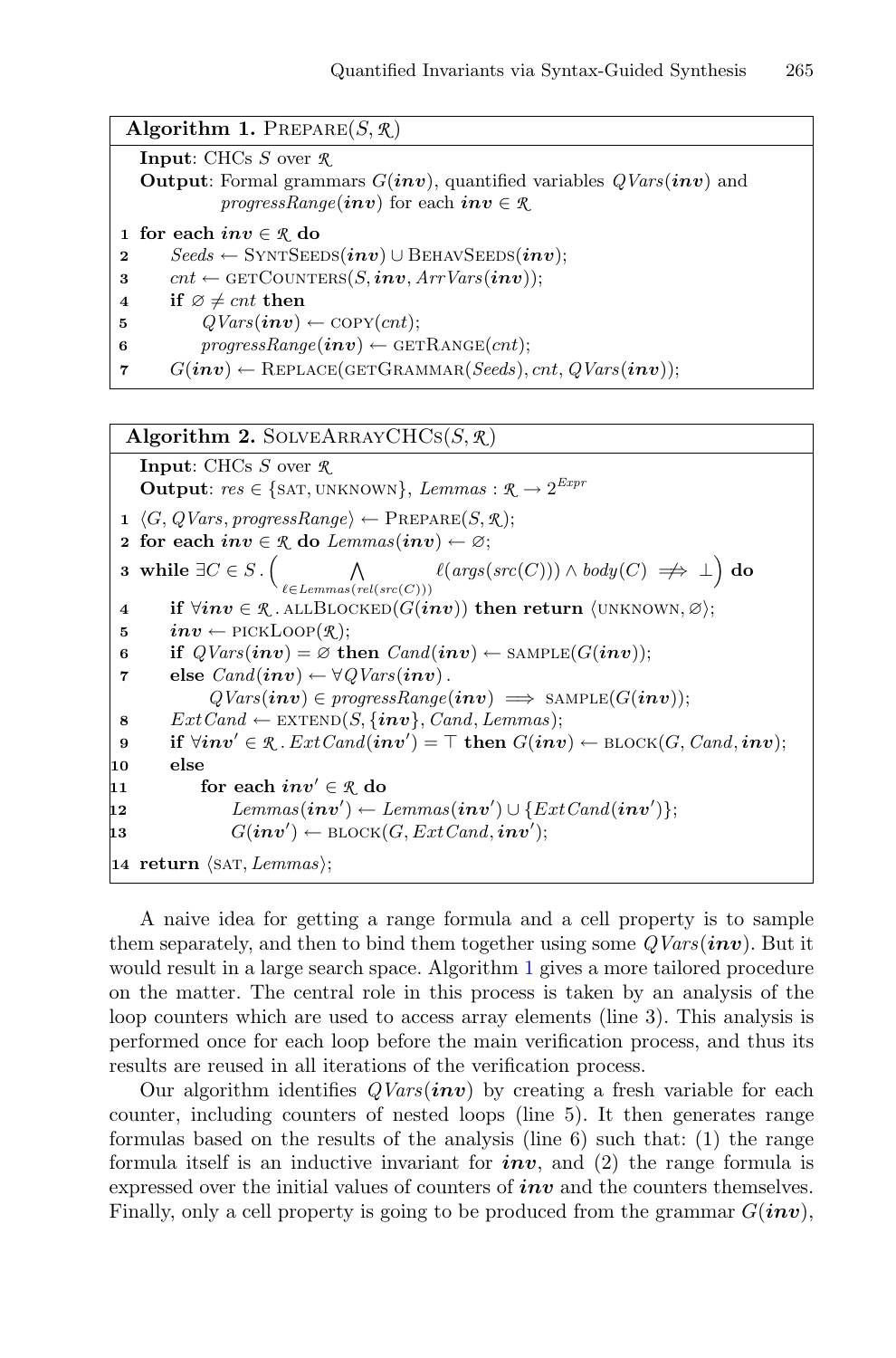# **Algorithm 3.** weaken(S , *R* , *Cand*, *Lemmas*)

```
Input: CHCs S' over \mathcal{R}', candidates Cand(\boldsymbol{inv}); learned Lemmas(\boldsymbol{inv}) for
               each inv \in \mathcal{R}'Output: weakened Cand
 1 toRecheck ← ⊥;
 2 for all C \in S' do 3 if \bigwedge3 if 
             -
∈Lemmas(rel(src(C)))
                                       \ell(args(\mathit{src}(C))) \wedge \mathit{Cand}(\mathit{rel}(\mathit{src}(C)))(\mathit{args}(\mathit{src}(C))) \wedgebody(C) \implies Cand(\text{rel}(dst(C)))(\text{args}(dst(C))) then
 4 if isFinalizedArrayCand(Cand, rel (dst(C))) then
 5 \text{Cand}(rel(\text{dst}(C)))) \leftarrow \text{GETREGRESSCAND}(Cand, rel(\text{dst}(C))),6 else
 7 \qquad \qquad \text{Cand}(\text{rel}(dst(C))) \leftarrow \top;<br>8 \qquad \qquad \text{to} \text{Recheck} \leftarrow \top;8 toRecheck \leftarrow \top;<br>9 break:
              9 break;
10 if toRecheck then return weaken(S
, R 
, Cand, Lemmas);
11 else return Cand;
```
<span id="page-7-0"></span>

<span id="page-7-1"></span>constructed from the seeds (recall Sect. [3.1\)](#page-5-0), in which all counters are replaced by the corresponding variables from *QVars*(*inv*) (line 7). Thus, the only part of the candidate formula where the counter can appear is the range formula.

Once grammars, *QVars*, and ranges are detected, our approach proceeds to sample candidates and to check them with an SMT solver. The general flow of this algorithm is illustrated in Algorithm [2.](#page-6-1) For each  $inv \in \mathcal{R}$ , it initiates a set *Lemmas*( $\boldsymbol{inv}$ ) (line 2). Then it iteratively guesses lemmas until a combination of them is inductive and safe, or a search space is exhausted (lines 3–4).

Compared to the baseline approach from [\[17\]](#page-16-2), our new algorithm fixes a shape for the candidates for arrays. At the same time, it permits to sample quantifier-free candidates (line 6): they could be either formulas over counters or any other variables in the loop, or even formulas over isolated array elements (if, e.g., accessed by a constant). Then (line 8), Algorithm [2](#page-6-1) propagates candidates through all available implications in CHCs using quantifier elimination and identifies lemmas among the candidates. This step is similar to the baseline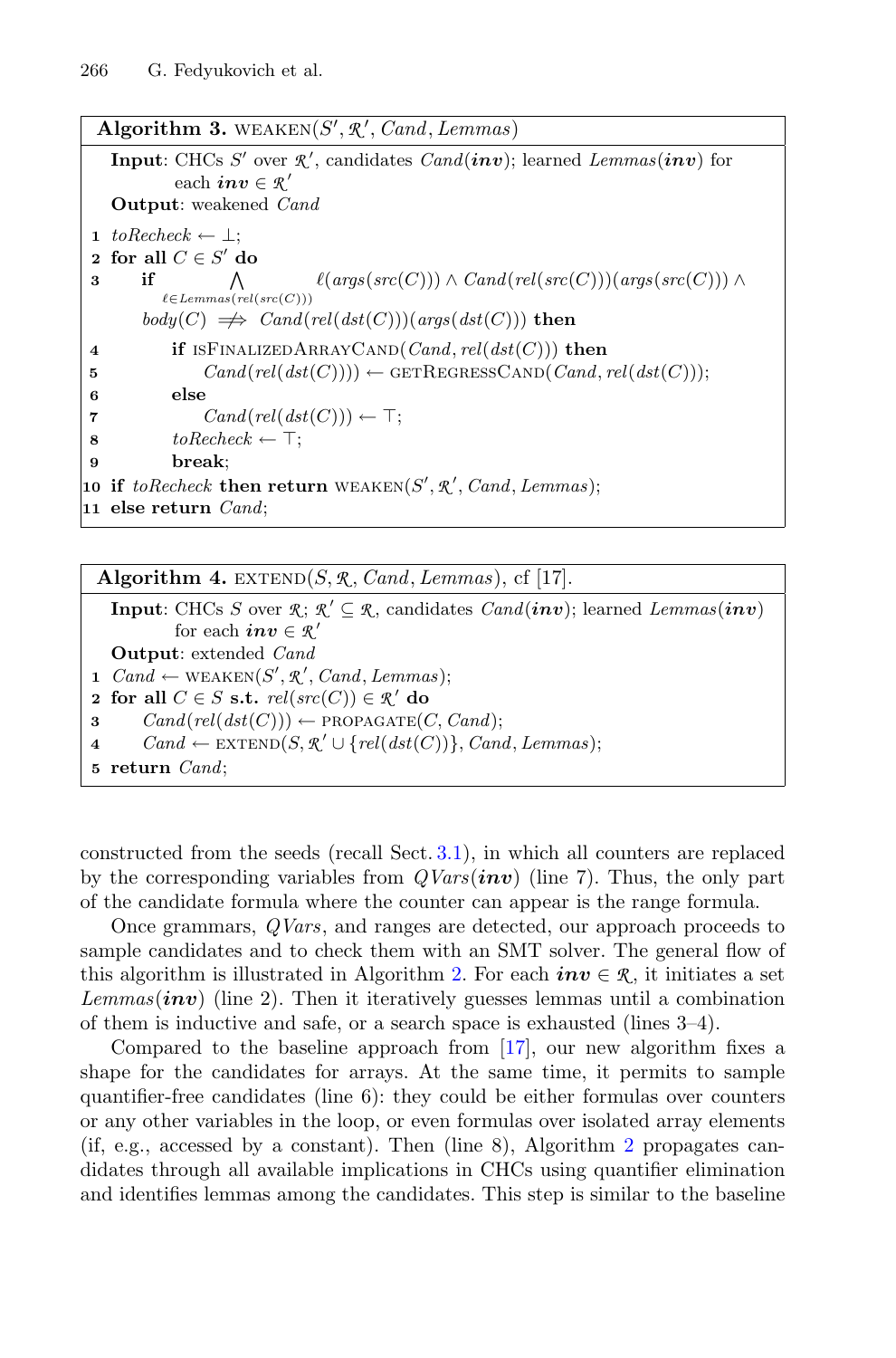approach from [\[17](#page-16-2)], but for completeness of presentation, we provide the pseudocode in Algorithms [3](#page-7-0) and [4.](#page-7-1) The only differences are (1) in the implementation of the candidate propagation for array candidates and (2) in the weakening of failed candidates (both in Algorithm [3,](#page-7-0) to be discussed in Sects. [4.3](#page-10-0) and [4.4,](#page-11-0) respectively).

Both successful and unsuccessful candidates are "blocked" from their grammars to avoid re-sampling them in the next iterations. This fact together with the property of grammars being conjunction-free gives the main hint for proving the following theorem.

**Theorem 1.** *Algorithm [2](#page-6-1) always makes a finite number of iterations, and if it returns with* SAT *then the CHC system is satisfiable.*

Next section discusses a particular instantiation of important subroutines that make our invariant synthesizer effective in practice.

# <span id="page-8-0"></span>**4 Design Choices**

Our main contribution is a completely automated algorithm for finding quantified invariants for array-handling loops. In this section, we first show how by exploiting the program syntax we can identify ranges of elements accessed in each loop (Sect. [4.1\)](#page-8-1). Second, we present an intuitive justification to why our candidates can often be proved as lemmas by an off-the-shelf SMT solver (Sect. [4.2\)](#page-9-0). Finally, we extend our algorithm to handle more complicated cases of multiple loops (Sects.  $4.3-4.4$ ), and benchmarks of the tiling [\[9\]](#page-16-4) technique, which are adapted from the industrial code of battery controllers (Sect. [4.5\)](#page-11-1).

### <span id="page-8-1"></span>**4.1 Discovery of Progress Lemmas**

We start with the simplest scenario of a single loop handling just one array. Let S be a system of CHCs over a set of uninterpreted relation symbols *R* . Let  $inv \in \mathcal{R}$  correspond to a loop, in which arrays are accessed using some counter variable i (counters are automatically identified by posing and solving queries of forms  $(1)$  and  $(2)$ ).

Recall that we do not necessarily require the array elements to be accessed directly by i, and we allow an access function  $f$  to identify relationships between i and an index of the accessed element. However, we assume that the counter is unique in the loop because it is the case in most of the practical applications. In principle, our algorithm can be extended to loops handling several independent counters (although it is rare in practice), with the help of additionally discovered lemmas that describe relationships among counters. We leave a discussion about this to future work.

**Definition 4.** *A* range *of inv and a counter* i *is a formula over IntVars*(*inv*) *and a free variable* v *having form*  $L < v \wedge v < U$ , *such that either of formulas*  $L < i$  *or*  $i < U$  *is a lemma for inv. A progress lemma <i>is either a formula*  $L < v \wedge v < i$  *(if*  $L < i$  *is a lemma), or a formula*  $i < v \wedge v < U$  *(if*  $i < U$  *is a lemma).*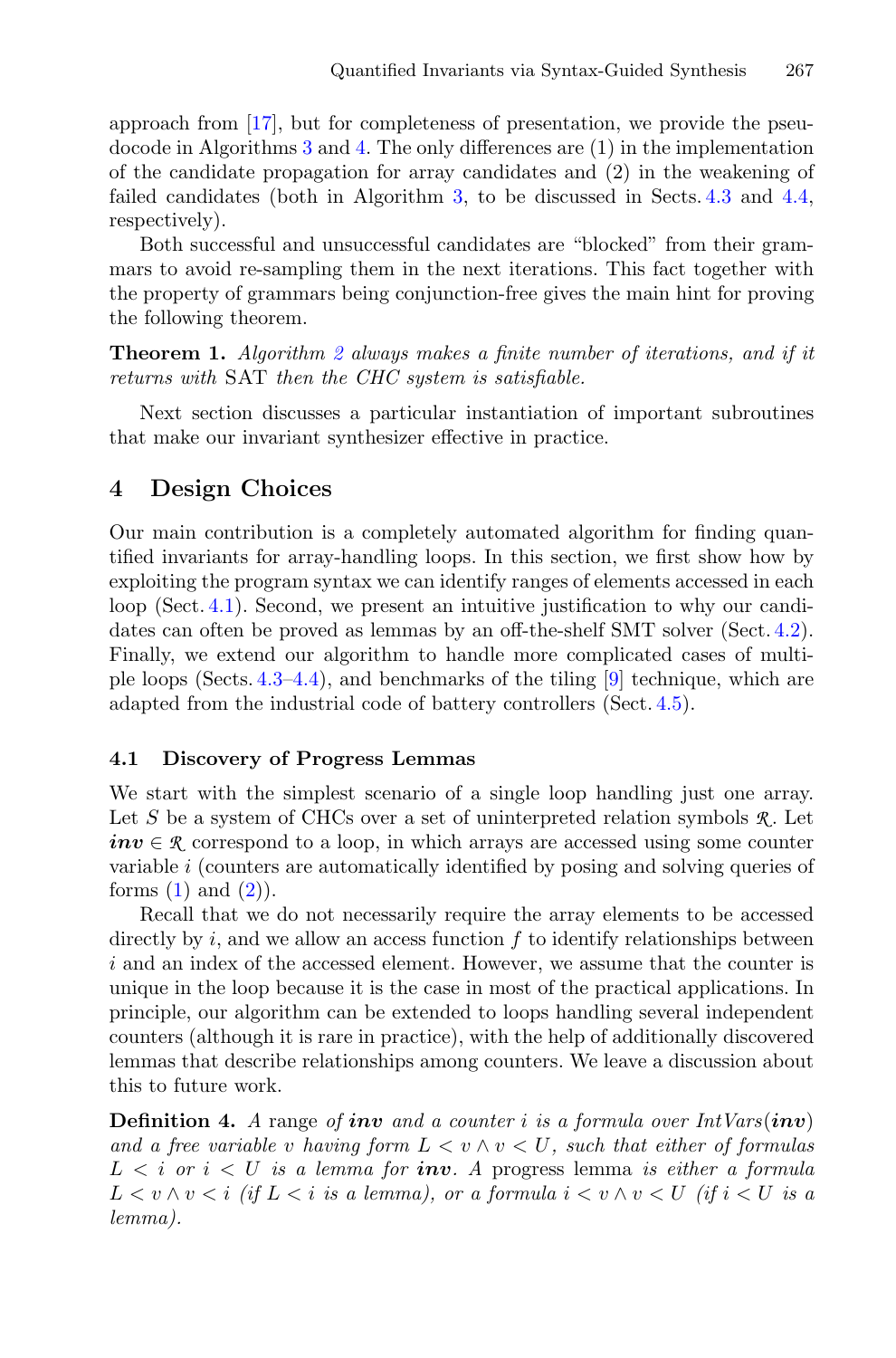Both ranges and progress ranges can be identified statically. Let  $C_1$  and  $C_2$ be two CHCs, such that  $inv = rel(dt(C_1)) = rel(src(C_2)) = rel(dt(C_2))$  and  $inv \neq rel(src(C_1))$ . It is common in practice that  $body(C_1)$  identifies a symbolic bound b on the initial value of i: it could be either a lower bound (if i increments in  $body(C_2)$  or an upper bound (if i decrements). In this case, a progress range of *inv* is simply computed as a lemma for *inv* over i and b. A range of *inv* can often be constructed as a conjunction of the progress range with the negation of the termination condition of  $body(C_2)$  $body(C_2)$  $body(C_2)$ .<sup>2</sup>

*Example 2.* For the CHC-encoding of the program is shown in Fig. [2,](#page-3-1) the ranges of  $inv_1, inv_2$  and  $inv_3$  are all equal to  $-1 < v < N$ . The progress range of  $inv_1$ is  $i < v < N$ , and the progress ranges of *inv<sub>2</sub>* and *inv<sub>3</sub>* are  $-1 < v < i$ .

We call candidates, that use progress ranges in their left sides, *progress candidates*:

$$
\forall \vec{q}.\ progressRange(\boldsymbol{inv})(\vec{q}) \implies \textit{cand}
$$

where  $\vec{q} = QVars(i\bm{nv})$  and cand is a quantifier-free formula over  $QVars(i\bm{nv}) \cup$  $IntVars$ (*inv*). As can be seen from Algorithm [1,](#page-6-0) all sampled candidates are progress candidates. However, during the next steps of the algorithm (i.e., propagation and weakening) we will use other kind of candidates (namely, *regress* and *finalized*, see Sects. [4.3](#page-10-0) and [4.4](#page-11-0) respectively).

If a progress candidate is proven inductive, we call it a *progress lemma*.

### <span id="page-9-0"></span>**4.2 SMT-Based Inductiveness Checking**

We rely on recent advances of SMT solving to identify successful candidates, a conjunction of which is directly used to prove the desired safety specification. In general, solving quantified formulas for validity is a hard task, however, in certain cases, the initiation and inductiveness queries can be simplified and reduced to a sequence of (sometimes even quantifier-free) formulas over integer arithmetic. We illustrate such proving strategy, inspired by the *tiling* approach [\[9\]](#page-16-4), on the following example.

*Example 3.* Recall the CHC system from Fig. [2.](#page-3-1) Consider a progress candidate  $\forall j \, i < j < N \implies m \leq A[j]$  for *inv*<sub>1</sub>. Checking its initiation (i.e., for CHC **A**) requires deciding validity of the following quantified formula:

<span id="page-9-2"></span>
$$
i' = N' - 1 \land m' = 0 \implies (\forall j \cdot i' < j < N' \implies m' \le A'[j]) \tag{3}
$$

The range formula  $i' < j < N'$  simplifies to  $N' - 1 < j < N'$ , which is always false, making formula [\(3\)](#page-9-2) always valid.

<span id="page-9-1"></span><sup>&</sup>lt;sup>2</sup> Thus, we explicitly require guards of loops to have the forms of an inequality, which is the most common array access pattern.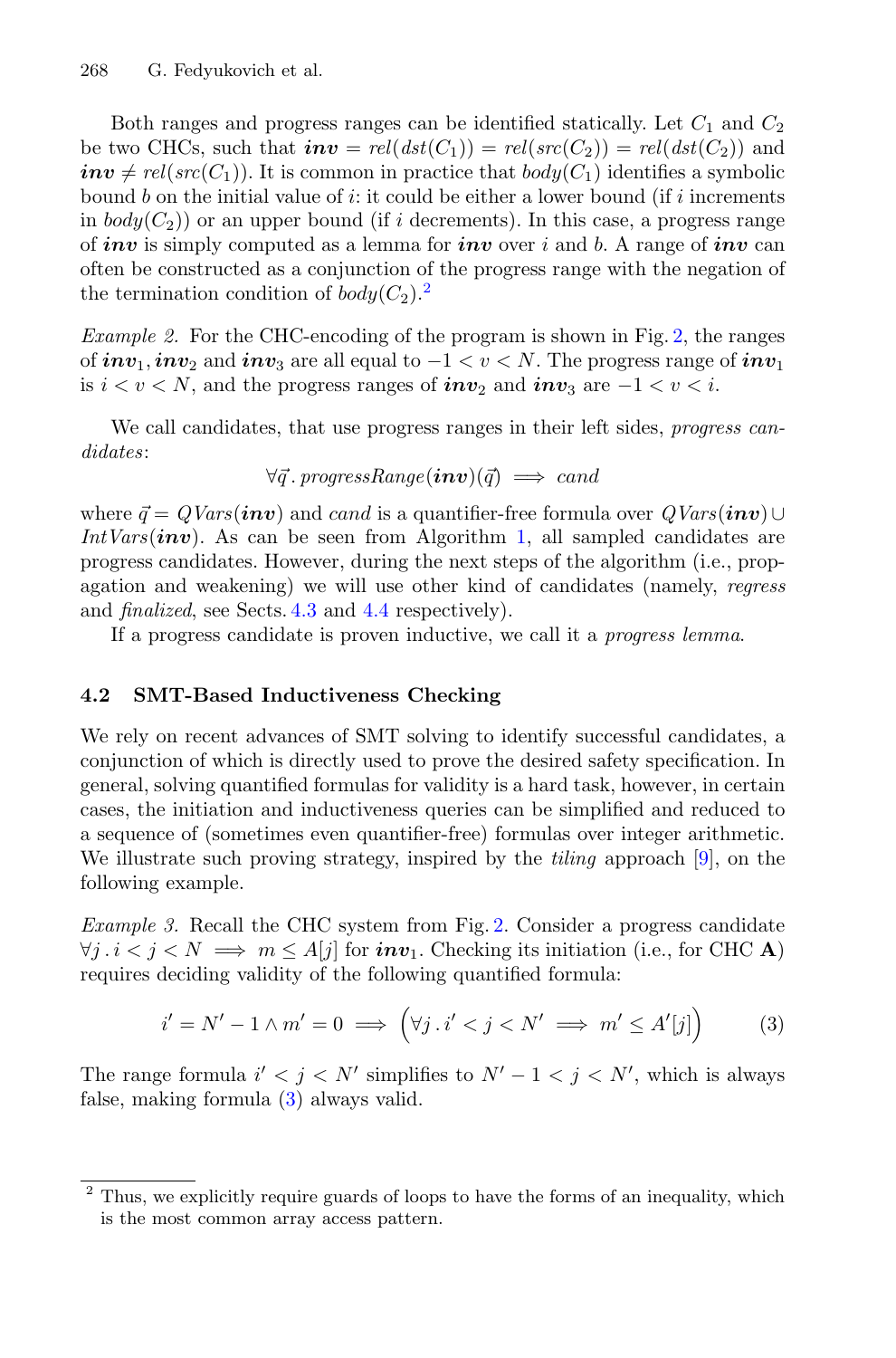Checking the inductiveness of the candidate (i.e., for CHC **B**) boils down to solving a more complicated formula:

<span id="page-10-1"></span>
$$
\begin{aligned}\n\left(\forall j \cdot i < j < N \implies m \le A[j]\right) \\
\wedge i &\ge 0 \land m' = ite(m > A[i], A[i], m) \land i' = i - 1 \implies \\
\left(\forall j \cdot i' < j < N \implies m' \le A[j]\right)\n\end{aligned} \tag{4}
$$

Although quantifiers are present on both sides of [\(4\)](#page-10-1), proving its validity is not hard. Indeed, the query is reducible to two implications:

$$
(\forall j \cdot i < j < N \implies m \le A[j]) \land m' = ite(m > A[i], A[i], m) \implies m' \le A[i]
$$

$$
\begin{aligned} \left(\forall j \cdot i < j < N \implies m \le A[j]\right) \land \\ m' &= ite(m > A[i], A[i], m) \implies \left(\forall j \cdot i < j < N \implies m' \le A[j]\right) \end{aligned}
$$

The former does not require any information about  $A[i+1],\ldots,A[N-1]$ , so the entire quantified conjunction is ignored, and  $A[i]$  could be replaced by a fresh integer variable. The latter is trickier: it requires to prove that if all elements in a range are greater or equal than  $m$ , then they are also greater or equal to  $ite(m > A[i], A[i], m)$ . This again is reduced to a quantifier-free formula over integer arithmetic:

$$
m \le A[j] \wedge m' = ite(m > A[i], A[i], m) \implies m' \le A[j]
$$

Thus, because formulas [\(3\)](#page-9-2) and [\(4\)](#page-10-1) are valid, the progress candidate is proved a progress lemma.

In general, we cannot always conduct proofs that easily. Often, the prerequisite for success is the commonality of an access function  $f$  in the candidate and the body of the CHC. Fortunately, our algorithm ensures that all access functions used in the candidates are borrowed directly from bodies of CHCs. Thus, in many cases, FreqHorn is able to check large amounts of candidates quickly.

#### <span id="page-10-0"></span>**4.3 Strategy of Lemma Propagation**

In this subsection, we identify a useful strategy for propagation of quantified lemmas through adjacent CHCs in the given system, inspired by [\[17](#page-16-2)]. Let some  $inv_1 \in \mathcal{R}$  have the following lemma:

$$
\forall \vec{q} \, . \, \rho(\vec{q}) \implies \ell
$$

where  $\vec{q} = QVars(\hat{i}nv_1)$ , formula  $\rho$  over  $\vec{q} \cup IntVars(\hat{i}nv_1)$  is either a range or a progress range, and  $\ell$  is over  $\vec{q} \cup Vars(i\boldsymbol{nv}_1)$ . Let then a CHC C be such that  $rel(src(C)) = inv_1$  and  $rel(dst(C)) = inv_2$ , and its body be  $\varphi(\vec{x}_1, \vec{x}_2)$ .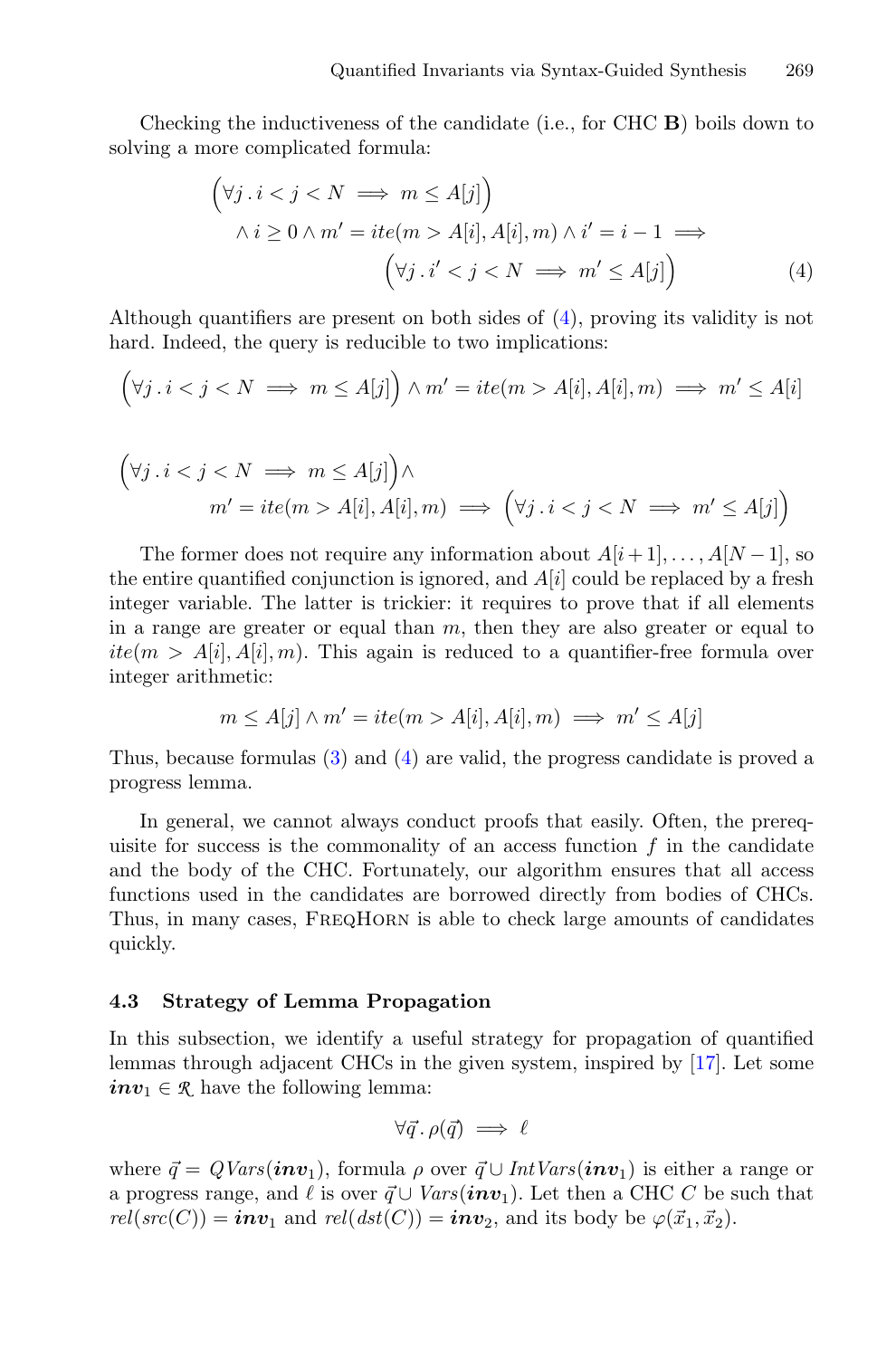**Definition 5.** Forward propagation *of lemma*  $\forall \vec{q} \cdot \rho(\vec{q}) \implies \ell$  *through* C *gives a formula of the following form:*

 $\forall \vec{q} \cdot (\exists \vec{x}_1 \cdot \rho(\vec{q})(\vec{x}_1) \wedge \varphi(\vec{x}_1, \vec{x}_2)) \implies (\exists \vec{x}_1(\vec{x}_1, \vec{q}) \cdot \ell \wedge \varphi(\vec{x}_1, \vec{x}_2))$ 

*Example 4.* Recall the example from Fig. [2](#page-3-1) and the following lemma for  $inv_1$ :

$$
\forall j \, . \, i < j < N \implies m \leq A[j]
$$

The body of **C** is  $i < 0 \land i' = 0$ , thus the forward propagation gives the following formula:

$$
\forall j. (\exists i. i < j < N \land i < 0 \land i' = 0) \implies (\exists i. m \le A[j] \land i < 0 \land i' = 0)
$$

Applying quantifier elimination to both sides of the implication, we get the following formula:

$$
\forall j \, 0 \le j < N \implies m \le A[j]
$$

Note that this formula is not going to be immediately learned as a lemma, but instead should be checked by the solver for inductiveness. Intuitively, such a candidate represents some facts about array elements that were accessed during a loop that has terminated. If after the propagation it appeared that the candidate uses the entire range then we refer to such candidate to as a *finalized* candidate.

#### <span id="page-11-0"></span>**4.4 Weakening Strategy**

Whenever a finalized candidate cannot be proven inductive, we often do not want to withdraw it completely. Instead, our algorithm runs *weakening* and proposes *regress candidates*. The main idea is to calculate a range of elements which have not been touched by the loop yet. This is an inverse of the procedure outlined in Sect. [4.1.](#page-8-1)

**Definition 6.** *Given*  $\mathbf{i}\mathbf{n}\mathbf{v} \in \mathcal{R}$ , *its Range*( $\mathbf{i}\mathbf{n}\mathbf{v}$ ) *and progressRange*( $\mathbf{i}\mathbf{n}\mathbf{v}$ ) *formulas, we call a* regress range *a formula of the following kind:*

$$
regressRange(\boldsymbol{inv}) \stackrel{\textrm{\tiny def}}{=} Range(\boldsymbol{inv}) \wedge \neg progressRange(\boldsymbol{inv})
$$

We call candidates that use regress ranges in their left sides as *regress candidates*. Clearly, a regress candidate is weaker than the corresponding finalized candidate. Thus, from the failure to prove inductiveness of the finalized candidate it does not follow that the regress candidate is not inductive; and it makes sense to try proving it in the next iteration.

### <span id="page-11-1"></span>**4.5 Learning from Sub-ranges**

In complicated scenarios of loops with multiple iterators, multiple array variables or multiple access functions, the iterative process of lemma discovery, might end up in a large number of quantified formulas and get lost while checking a candidate for inductiveness (recall Sect. [4.2\)](#page-9-0). To overcome current limitations in existing SMT solvers, it appeared to be useful to help the solver while generalizing learned lemmas. In particular, a property could be learned for two subranges of an array, and then combined in the following way: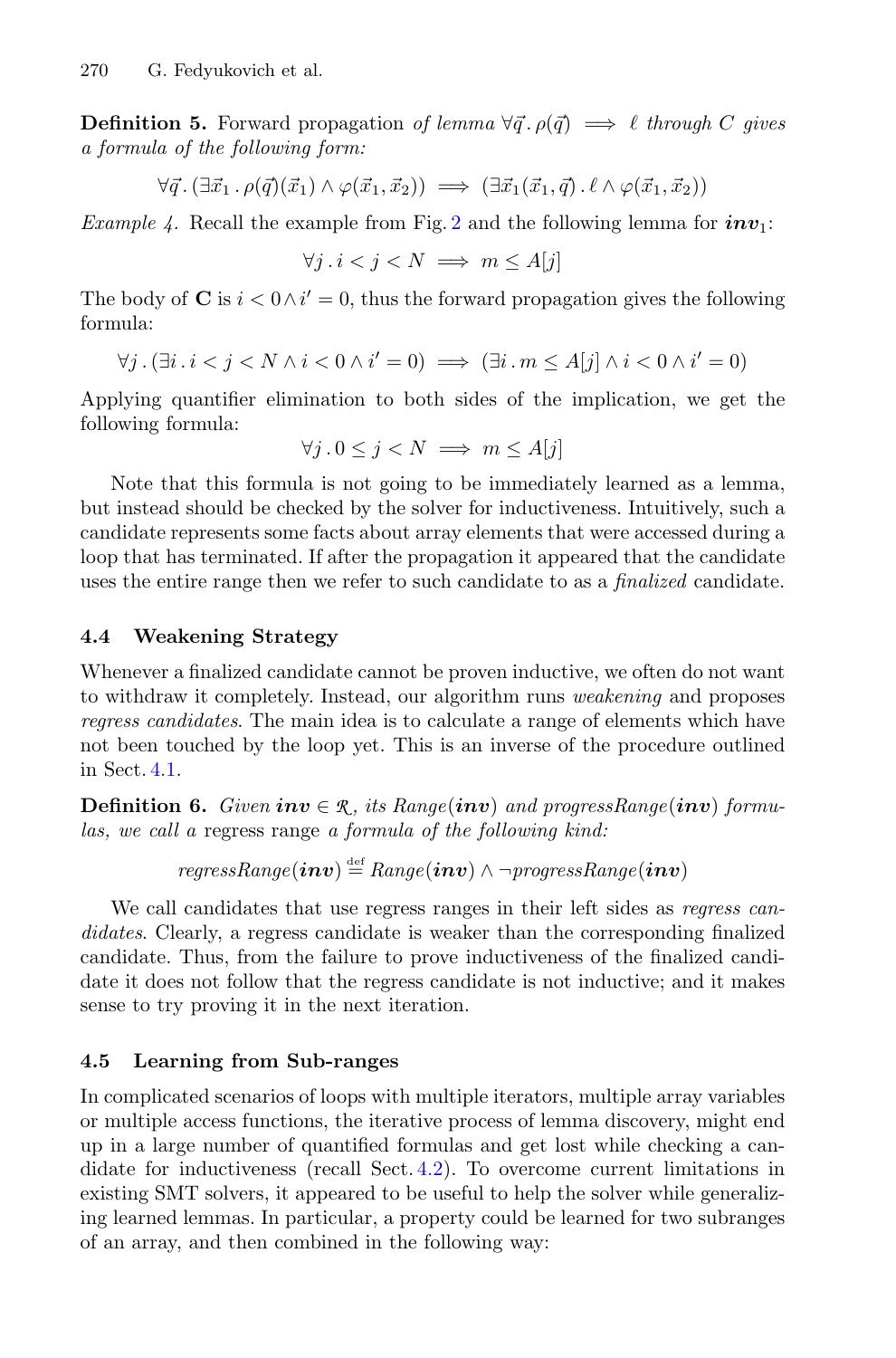```
int N = nondetInt();
int *A = nondetArray (2*N);
int val1 = 1, val2 = 3, m = nondetInt();
for (int i = 1; i \leq N; i++) {
  if (m < val2) A[2*i-2] = val2; else A[2*i-2] = 0;
  if (m < vall) A[2 * i - 1] = val1; else A[2 * i - 1] = 0; }
for (int i = 0; i \langle 2*N; i++) assert (A[i] ==0 || A[i] \leq m);
```
<span id="page-12-1"></span>**Fig. 3.** Learning from sub-ranges.

**Lemma 1.** Let for some  $\mathbf{inv} \in \mathcal{R}$  two lemmas be of the following kind:

$$
\forall \vec{q} \, . \, \rho_1(\vec{q}) \implies \ell \qquad \qquad \forall \vec{q} \, . \, \rho_2(\vec{q}) \implies \ell \qquad (5)
$$

*Then, the following is also a lemma for inv:*

$$
\forall \vec{q} \, . \, \rho_1(\vec{q}) \vee \rho_2(\vec{q}) \implies \ell
$$

*Example 5.* Figure [3](#page-12-1) shows a program from the tiling benchmark suite [\[9\]](#page-16-4). If lemmas  $\forall j \cdot 0 \le j \le N \implies A[2 * j - 1] = 0 \vee A[2 * j - 1] \le m$  and  $\forall j \cdot 0 \le k$  $j < N \implies A[2 * j - 2] = 0 \vee A[2 * j - 2] \leq m$  are discovered, then formula  $\forall j \, . \, 0 \leq j < 2 * N - 1 \implies A[j] = 0 \vee A[j] \leq m$  is also a lemma.

#### <span id="page-12-0"></span>**5 Evaluation**

We have implemented our algorithm on top of the  $F_{REQ}$ HORN<sup>[3](#page-12-2)</sup> tool. It takes a system of CHCs with arrays as input and performs an enumerative search as presented in Sect. [4.](#page-8-0) The tool uses Z3 [\[12\]](#page-16-6) to solve SMT queries.

We have evaluated FREQHORN on 137 satisfiable CHC-translations of publicly available C programs (whose assertions are safe) taken from the SVCOMP ReachSafety Array subcategory and literature. These programs include variations of standard array copying, initializing, maximum, minimum, sorting, and tiling benchmarks. Among these 137 benchmarks, 79 have a single loop, and 58 have multiple loops, including 7 that have nested loops. These programs are encoded using the theories of Arrays, Linear (LIA) and Non-linear Integer Arithmetic (NIA). Our experiments have been performed on an Ubuntu 18.04 machine running at 2.5 GHz and having 16 GB memory, with a timeout of 100 s for every benchmark. FreqHorn solved 129 benchmarks within the timeout, of which 73 solved benchmarks had a single loop and 56 had multiple loops.

We have compared our tool with SPACER  $(23 \text{ y}4.8.3)$  [\[26](#page-17-0)], that implements a recent QUIC3 [\[22\]](#page-17-1) algorithm, BOOSTER  $(v0.2)$  [\[2](#page-16-3)], VIAP  $(v1.0)$  [\[35\]](#page-18-1), and VERI-ABS (v1.3.10) [\[11\]](#page-16-5). The last two tools performed well in the ReachSafety Array

<span id="page-12-2"></span><sup>3</sup> The source code and benchmarks are available at [https://github.com/grigoryfedyuk](https://github.com/grigoryfedyukovich/aeval/tree/rnd) [ovich/aeval/tree/rnd.](https://github.com/grigoryfedyukovich/aeval/tree/rnd)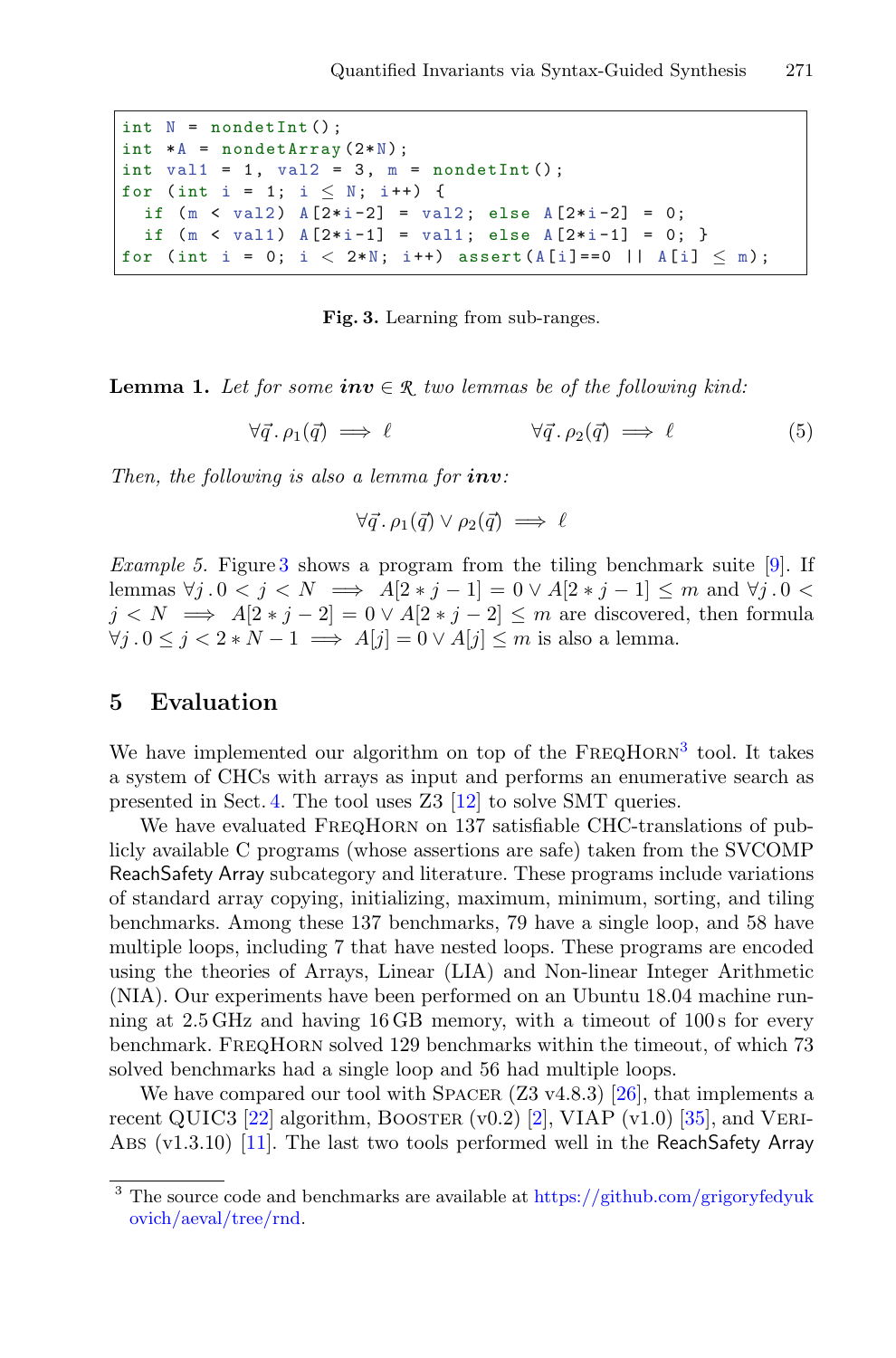

<span id="page-13-1"></span>Fig. 4. FREQHORN vs competitors. Each point in a plot represents a pair of the run times (sec  $\times$  sec) of FREQHORN (x-axis) and a competitor (y-axis). Timeouts are placed on the inner dashed lines; false alarms, unsupported cases, and crashes are on the outer dashed lines.

subcategory at SVCOMP  $2019<sup>4</sup>$  $2019<sup>4</sup>$  $2019<sup>4</sup>$ . Figure 4 gives a comparison of FREQHORN timings against timings of these tools.<sup>[5](#page-13-2)</sup>

Compare to 129 benchmarks solved by FreqHorn, only 81 were solved by SPACER,  $108 - by VERIABS$ ,  $70 - by VIAP$ , and  $48 - by BOOSTER$ .

FreqHorn solved 54 benchmarks on which Spacer diverged. Our intuition is that Spacer works poorly on programs with non-deterministic assignments and NIA operations, which our tool can handle.

FreqHorn solved 27 benchmarks on which VeriAbs diverged. VeriAbs failed to solve programs with nested loops and when array values were dependent on access indices. Furthermore, it decided one of the programs as unsafe, Time-wise, FreqHorn significantly outperformed VeriAbs on all benchmarks.

<span id="page-13-0"></span><sup>4</sup> [https://sv-comp.sosy-lab.org/2019/results/results-verified/.](https://sv-comp.sosy-lab.org/2019/results/results-verified/)

<span id="page-13-2"></span> $5$  The time taken for every benchmark is available at: [http://bit.ly/2VS5Mtf.](http://bit.ly/2VS5Mtf)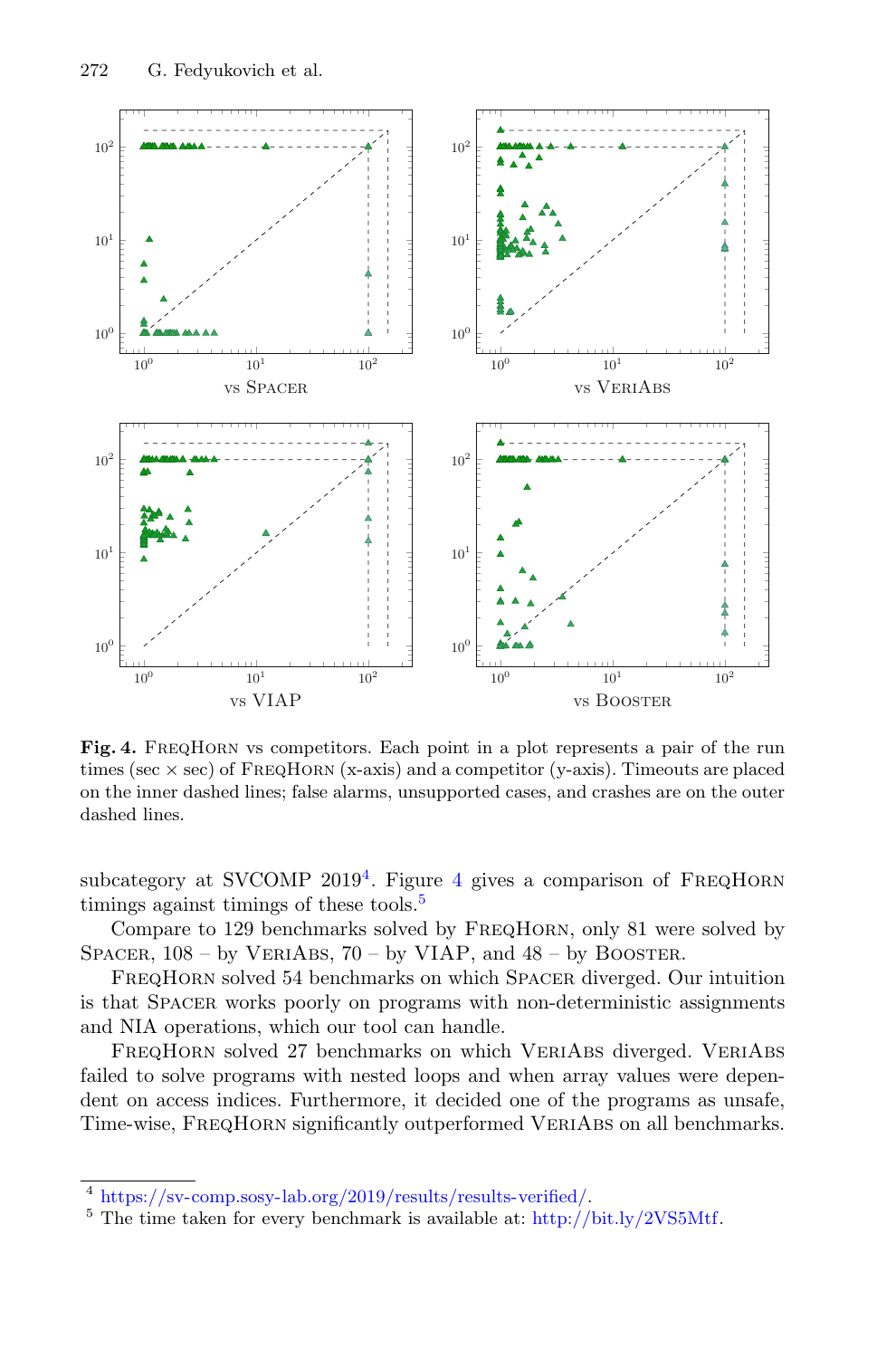Importantly, the short time taken by FreqHorn includes the time for generat- $\log a$  checkable witness – quantified invariant – an essence that VERIABS cannot produce by design. On the other side, VeriAbs solved several benchmarks after merging loops. No quantified invariant satisfying the FreqHorn's restrictions exists for these benchmarks before this program transformation.

FreqHorn solved 60 programs on which VIAP diverged. VIAP decided one program as unsafe. There were no programs on which FreqHorn took more time than VIAP. Finally, FreqHorn solved 83 programs on which Booster diverged. And again, BOOSTER decided two programs as unsafe.

#### <span id="page-14-0"></span>**6 Related Work**

Our algorithm for quantified invariant synthesis extends the prior work on checking satisfiability of CHCs  $[15-17]$  $[15-17]$ , where solutions do not permit quantifiers. It works in a similar – enumerate-and-check – manner, but there are two crucial changes: (1) introduction of quantifiers, to formulate hypotheses over a subset of array indices, and (2) a generalization mechanism, to derive properties that may hold over the entire range of array indices.

Many existing approaches for verifying programs over arrays are extensions of well-known techniques for programs over scalar variables to quantified invariants. For example, by extending predicates with Skolem variables in predicate abstraction [\[30\]](#page-17-2), by exploiting the MCMT [\[19\]](#page-17-3) framework in lazy abstraction with interpolants [\[1](#page-16-7)] and its integration with acceleration [\[2\]](#page-16-3), and, recently, QUIC3 [\[22\]](#page-17-1), that extends IC3 [\[8](#page-16-8)[,14](#page-16-9)] to universally quantified invariants. Apart from the skeletal similarity, however, these approaches rely on orthogonal techniques.

Partitioning of arrays has also been used to infer invariants in many different ways. It refers to splitting an array into symbolic segments, and may be based on syntax [\[20](#page-17-4)[,23](#page-17-5),[25\]](#page-17-6) or semantics [\[10](#page-16-10)[,31](#page-17-7)]. Invariants may be inferred for each segment separately and generalized for the entire array. The partitioning need not be explicit, as in [\[13\]](#page-16-11). However, most of these techniques (except [\[13,](#page-16-11)[31\]](#page-17-7)) are restricted to contiguous array segments, and work well when different loop iterations write to disjoint array locations or when the segments are non-overlapping. Tiling [\[9\]](#page-16-4), a property-driven verification technique, overcomes these limitations for a class of programs by inferring array access patterns in loops. But identifying tiles of array accesses is itself a difficult problem, and the approach is currently based on heuristics developed by observing interesting patterns.

There are a number of approaches that verify array programs without inferring quantified invariants explicitly. A straightforward way is to smash all array elements into a single memory location [\[4](#page-16-12)], but it is quite imprecise. Every array element might also be considered a separate variable, but it is not possible with unknown array sizes. There are also techniques that abstract an array to a fixed number of elements, e.g. k-distinguished cell abstraction [\[32](#page-17-8),[33\]](#page-17-9) and  $k$ -shrinkability [\[24,](#page-17-10)[29\]](#page-17-11). Such abstractions usually reduce array modifying loops with unknown bounds to a known, small bound. It may even be possible to get rid of such loops altogether, by accelerating (computing transitive closures of)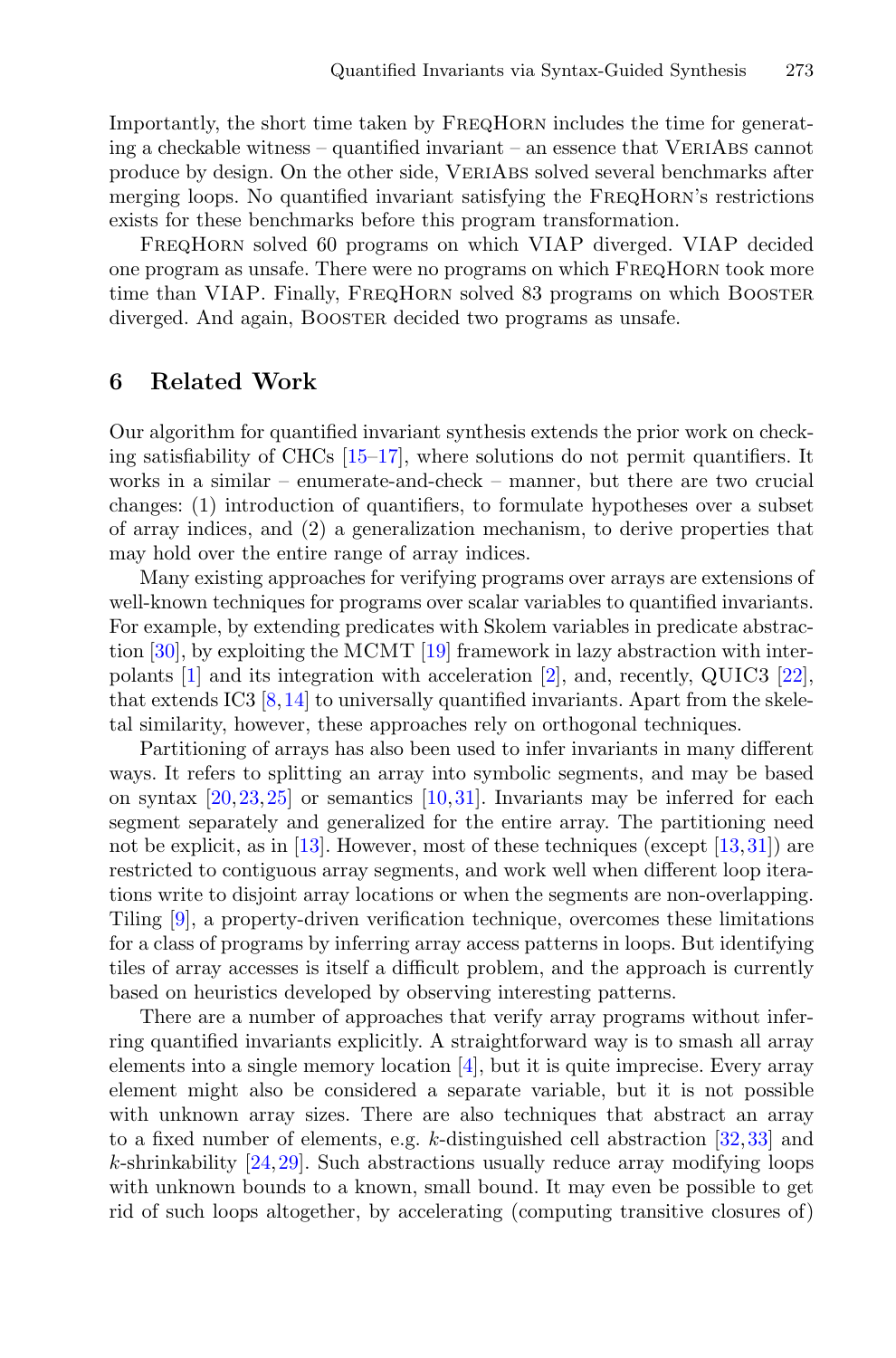transition relations involving array updates in that loop [\[7\]](#page-16-13). Along similar lines, VIAP [\[35\]](#page-18-1) resorts to reasoning with recurrences instead of loops. It translates the input program, including loops, to a set of first-order axioms, and checks if they derive the property. But all these techniques do not obtain quantified invariants explicitly, unlike ours. Besides, many of these transformations produce an abstraction of the original program, i.e., they do not preserve safety.

Alternatively, there are approaches that use sufficiently expressive templates to infer quantified invariants over arrays  $[5, 21, 27]$  $[5, 21, 27]$  $[5, 21, 27]$ . However, the templates need to be supplied manually. For instance, [\[6\]](#page-16-15) uses a template space of quantified invariants and reduces the problem to quantifier-free invariant generation. Thus, universally quantified solutions for unknown predicates in a CHC system may be obtained by extending a generic CHC solver to handle quantified predicates. Learning need not be limited to user-supplied templates; one may do away with the templates entirely and learn only from examples and counterexamples [\[18\]](#page-17-14). Alternatively, [\[36](#page-18-2)] chooses a template upfront and refurbishes it with constants or coefficients appearing in the program source. Similarly, [\[28\]](#page-17-15) proposes to infer array invariants without any user guidance or any user-defined templates or predicates. Their method is based on automatic analysis of predicates that update an array and allows one to generate first-order invariants, including those that contain alternations of quantifiers. But it does not work for nested loops. By comparison, our technique supports multiple as well as nested loops, enables candidate propagation between loops and, more importantly, generates the grammar automatically from the syntactical constructions appearing in the program's source.

# <span id="page-15-0"></span>**7 Conclusion**

We have presented a new algorithm to synthesize quantified invariants over array variables, systematically accessed in loops. Our algorithm implements an enumerative search that guesses invariants based on syntactic constructions which appear in the code and checks their initiation, inductiveness, and safety with an off-the-shelf SMT solver. Key insights behind our approach are that individual accesses to array elements performed in the loop can be generalized to hypotheses about entire ranges, and the existing SMT solvers can be used to validate these hypotheses efficiently. Our implementation on top of a CHC solver FreqHorn confirmed that such strategy is effective on a variety of practical examples. In a vast majority of cases, our tool outperformed competitors and provided checkable guarantees that prevented from reporting false positives.

**Acknowledgements.** This work was supported in part by NSF Grant 1525936. Any opinions, findings, and conclusions expressed herein are those of the authors and do not necessarily reflect those of the NSF.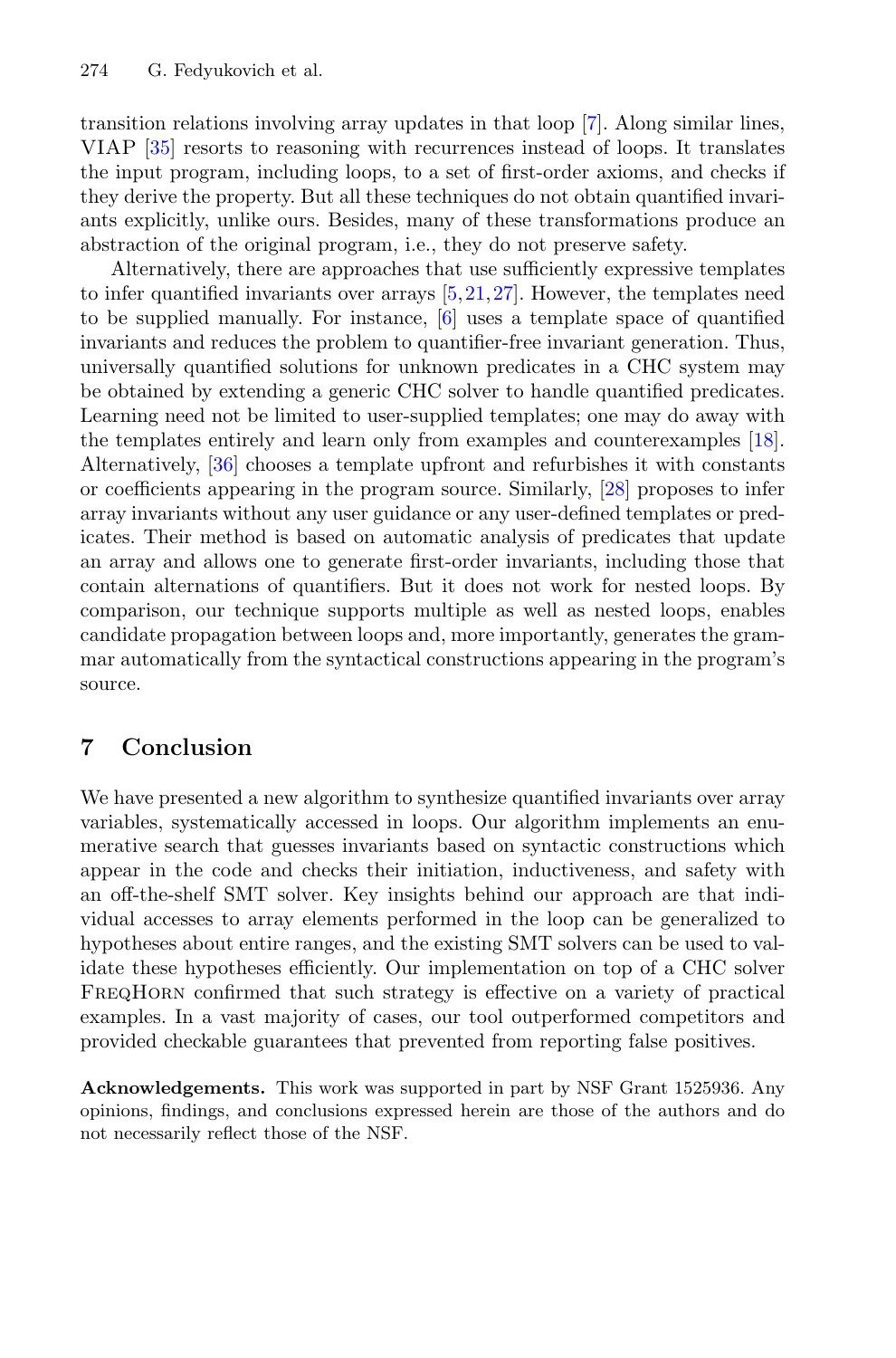### **References**

- <span id="page-16-7"></span>1. Alberti, F., Bruttomesso, R., Ghilardi, S., Ranise, S., Sharygina, N.: Lazy abstraction with interpolants for arrays. In: Bjørner, N., Voronkov, A. (eds.) LPAR 2012. LNCS, vol. 7180, pp. 46–61. Springer, Heidelberg (2012). [https://doi.org/10.1007/](https://doi.org/10.1007/978-3-642-28717-6_7) [978-3-642-28717-6](https://doi.org/10.1007/978-3-642-28717-6_7) 7
- <span id="page-16-3"></span>2. Alberti, F., Ghilardi, S., Sharygina, N.: Booster: an acceleration-based verification framework for array programs. In: Cassez, F., Raskin, J.-F. (eds.) ATVA 2014. LNCS, vol. 8837, pp. 18–23. Springer, Cham (2014). [https://doi.org/10.1007/978-](https://doi.org/10.1007/978-3-319-11936-6_2) [3-319-11936-6](https://doi.org/10.1007/978-3-319-11936-6_2) 2
- <span id="page-16-0"></span>3. Alur, R., et al.: Syntax-guided synthesis. In: FMCAD, pp. 1–17. IEEE (2013)
- <span id="page-16-12"></span>4. Bertrane, J., et al.: Static analysis and verification of aerospace software by abstract interpretation. Found. Trends Program. Lang. **2**(2–3), 71–190 (2015)
- <span id="page-16-14"></span>5. Beyer, D., Henzinger, T.A., Majumdar, R., Rybalchenko, A.: Invariant Synthesis for combined theories. In: Cook, B., Podelski, A. (eds.) VMCAI 2007. LNCS, vol. 4349, pp. 378–394. Springer, Heidelberg (2007). [https://doi.org/10.1007/978-3-](https://doi.org/10.1007/978-3-540-69738-1_27) [540-69738-1](https://doi.org/10.1007/978-3-540-69738-1_27) 27
- <span id="page-16-15"></span>6. Bjørner, N., McMillan, K., Rybalchenko, A.: On solving universally quantified horn clauses. In: Logozzo, F., Fähndrich, M. (eds.) SAS 2013. LNCS, vol. 7935, pp. 105– 125. Springer, Heidelberg (2013). [https://doi.org/10.1007/978-3-642-38856-9](https://doi.org/10.1007/978-3-642-38856-9_8) 8
- <span id="page-16-13"></span>7. Bozga, M., Habermehl, P., Iosif, R., Konečný, F., Vojnar, T.: Automatic verification of integer array programs. In: Bouajjani, A., Maler, O. (eds.) CAV 2009. LNCS, vol. 5643, pp. 157–172. Springer, Heidelberg (2009). [https://doi.org/10.](https://doi.org/10.1007/978-3-642-02658-4_15) [1007/978-3-642-02658-4](https://doi.org/10.1007/978-3-642-02658-4_15) 15
- <span id="page-16-8"></span>8. Bradley, A.R.: SAT-based model checking without unrolling. In: Jhala, R., Schmidt, D. (eds.) VMCAI 2011. LNCS, vol. 6538, pp. 70–87. Springer, Heidelberg (2011). [https://doi.org/10.1007/978-3-642-18275-4](https://doi.org/10.1007/978-3-642-18275-4_7) 7
- <span id="page-16-4"></span>9. Chakraborty, S., Gupta, A., Unadkat, D.: Verifying array manipulating programs by tiling. In: Ranzato, F. (ed.) SAS 2017. LNCS, vol. 10422, pp. 428–449. Springer, Cham (2017). [https://doi.org/10.1007/978-3-319-66706-5](https://doi.org/10.1007/978-3-319-66706-5_21) 21
- <span id="page-16-10"></span>10. Cousot, P., Cousot, R., Logozzo, F.: A parametric segmentation functor for fully automatic and scalable array content analysis. In: POPL, pp. 105–118 (2011)
- <span id="page-16-5"></span>11. Darke, P., et al.: VeriAbs: verification by abstraction and test generation. In: Beyer, D., Huisman, M. (eds.) TACAS 2018, Part I. LNCS, vol. 10806, pp. 457–462. Springer, Cham (2018). [https://doi.org/10.1007/978-3-319-89963-3](https://doi.org/10.1007/978-3-319-89963-3_32) 32
- <span id="page-16-6"></span>12. de Moura, L., Bjørner, N.: Z3: an efficient SMT solver. In: Ramakrishnan, C.R., Rehof, J. (eds.) TACAS 2008. LNCS, vol. 4963, pp. 337–340. Springer, Heidelberg (2008). [https://doi.org/10.1007/978-3-540-78800-3](https://doi.org/10.1007/978-3-540-78800-3_24) 24
- <span id="page-16-11"></span>13. Dillig, I., Dillig, T., Aiken, A.: Fluid updates: beyond strong vs. weak updates. In: Gordon, A.D. (ed.) ESOP 2010. LNCS, vol. 6012, pp. 246–266. Springer, Heidelberg (2010). [https://doi.org/10.1007/978-3-642-11957-6](https://doi.org/10.1007/978-3-642-11957-6_14) 14
- <span id="page-16-9"></span>14. Eén, N., Mishchenko, A., Brayton, R.K.: Efficient implementation of property directed reachability. In: FMCAD, pp. 125–134. IEEE (2011)
- <span id="page-16-1"></span>15. Fedyukovich, G., Bodík, R.: Accelerating syntax-guided invariant synthesis. In: Beyer, D., Huisman, M. (eds.) TACAS 2018, Part I. LNCS, vol. 10805, pp. 251– 269. Springer, Cham (2018). [https://doi.org/10.1007/978-3-319-89960-2](https://doi.org/10.1007/978-3-319-89960-2_14) 14
- 16. Fedyukovich, G., Kaufman, S., Bodík, R.: Sampling invariants from frequency distributions. In: FMCAD, pp. 100–107. IEEE (2017)
- <span id="page-16-2"></span>17. Fedyukovich, G., Prabhu, S., Madhukar, K., Gupta, A.: Solving constrained horn clauses using syntax and data. In: FMCAD, pp. 170–178. IEEE (2018)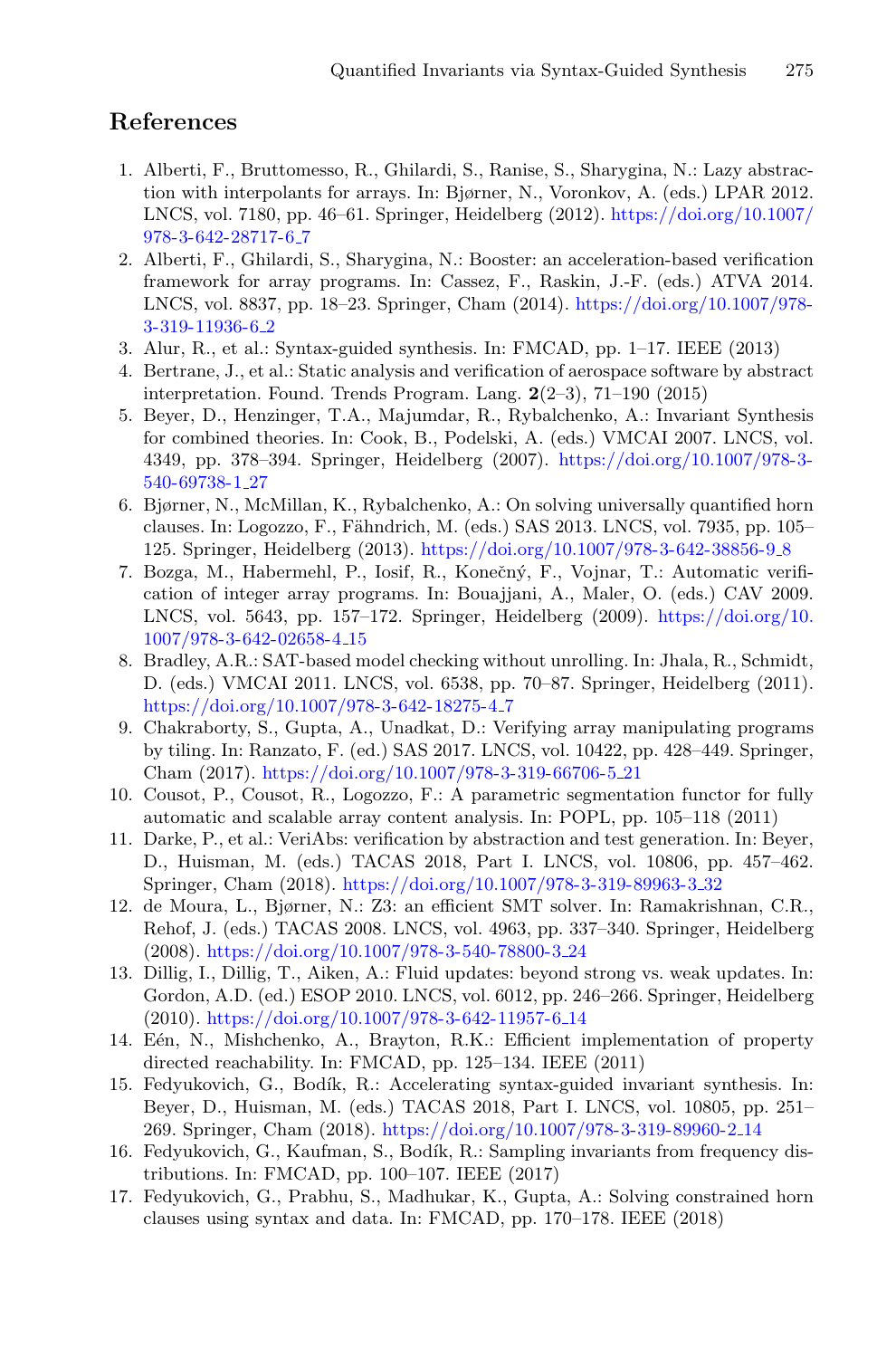- <span id="page-17-14"></span>18. Garg, P., Löding, C., Madhusudan, P., Neider, D.: Learning universally quantified invariants of linear data structures. In: Sharygina, N., Veith, H. (eds.) CAV 2013. LNCS, vol. 8044, pp. 813–829. Springer, Heidelberg (2013). [https://doi.org/](https://doi.org/10.1007/978-3-642-39799-8_57) [10.1007/978-3-642-39799-8](https://doi.org/10.1007/978-3-642-39799-8_57) 57
- <span id="page-17-3"></span>19. Ghilardi, S., Ranise, S.: MCMT: a model checker modulo theories. In: Giesl, J., Hähnle, R. (eds.) IJCAR 2010. LNCS (LNAI), vol. 6173, pp. 22–29. Springer, Heidelberg (2010). [https://doi.org/10.1007/978-3-642-14203-1](https://doi.org/10.1007/978-3-642-14203-1_3) 3
- <span id="page-17-4"></span>20. Gopan, D., Reps, T., Sagiv, M.: A framework for numeric analysis of array operations. In: POPL, pp. 338–350 (2005)
- <span id="page-17-12"></span>21. Gulwani, S., McCloskey, B., Tiwari, A.: Lifting abstract interpreters to quantified logical domains. In: POPL, pp. 235–246. ACM (2008)
- <span id="page-17-1"></span>22. Gurfinkel, A., Shoham, S., Vizel, Y.: Quantifiers on demand. In: Lahiri, S.K., Wang, C. (eds.) ATVA 2018. LNCS, vol. 11138, pp. 248–266. Springer, Cham (2018). [https://doi.org/10.1007/978-3-030-01090-4](https://doi.org/10.1007/978-3-030-01090-4_15) 15
- <span id="page-17-5"></span>23. Halbwachs, N., Péron, M.: Discovering properties about arrays in simple programs. In: PLDI, pp. 339–348 (2008)
- <span id="page-17-10"></span>24. Jana, A., Khedker, U.P., Datar, A., Venkatesh, R., Niyas, C.: Scaling bounded model checking by transforming programs with arrays. In: Hermenegildo, M.V., Lopez-Garcia, P. (eds.) LOPSTR 2016. LNCS, vol. 10184, pp. 275–292. Springer, Cham (2017). [https://doi.org/10.1007/978-3-319-63139-4](https://doi.org/10.1007/978-3-319-63139-4_16) 16
- <span id="page-17-6"></span>25. Jhala, R., McMillan, K.L.: Array abstractions from proofs. In: Damm, W., Hermanns, H. (eds.) CAV 2007. LNCS, vol. 4590, pp. 193–206. Springer, Heidelberg (2007). [https://doi.org/10.1007/978-3-540-73368-3](https://doi.org/10.1007/978-3-540-73368-3_23) 23
- <span id="page-17-0"></span>26. Komuravelli, A., Gurfinkel, A., Chaki, S.: SMT-based model checking for recursive programs. In: Biere, A., Bloem, R. (eds.) CAV 2014. LNCS, vol. 8559, pp. 17–34. Springer, Cham (2014). [https://doi.org/10.1007/978-3-319-08867-9](https://doi.org/10.1007/978-3-319-08867-9_2) 2
- <span id="page-17-13"></span>27. Kong, S., Jung, Y., David, C., Wang, B.-Y., Yi, K.: Automatically inferring quantified loop invariants by algorithmic learning from simple templates. In: Ueda, K. (ed.) APLAS 2010. LNCS, vol. 6461, pp. 328–343. Springer, Heidelberg (2010). [https://doi.org/10.1007/978-3-642-17164-2](https://doi.org/10.1007/978-3-642-17164-2_23) 23
- <span id="page-17-15"></span>28. Kovács, L., Voronkov, A.: Finding loop invariants for programs over arrays using a theorem prover. In: Chechik, M., Wirsing, M. (eds.) FASE 2009. LNCS, vol. 5503, pp. 470–485. Springer, Heidelberg (2009). [https://doi.org/10.1007/978-3-](https://doi.org/10.1007/978-3-642-00593-0_33) [642-00593-0](https://doi.org/10.1007/978-3-642-00593-0_33) 33
- <span id="page-17-11"></span>29. Kumar, S., Sanyal, A., Venkatesh, R., Shah, P.: Property checking array programs using loop shrinking. In: Beyer, D., Huisman, M. (eds.) TACAS 2018, Part I. LNCS, vol. 10805, pp. 213–231. Springer, Cham (2018). [https://doi.org/10.1007/](https://doi.org/10.1007/978-3-319-89960-2_12) [978-3-319-89960-2](https://doi.org/10.1007/978-3-319-89960-2_12) 12
- <span id="page-17-2"></span>30. Lahiri, S.K., Bryant, R.E.: Constructing quantified invariants via predicate abstraction. In: Steffen, B., Levi, G. (eds.) VMCAI 2004. LNCS, vol. 2937, pp. 267–281. Springer, Heidelberg (2004). [https://doi.org/10.1007/978-3-540-24622-0](https://doi.org/10.1007/978-3-540-24622-0_22) 22
- <span id="page-17-7"></span>31. Liu, J., Rival, X.: Abstraction of arrays based on non contiguous partitions. In: D'Souza, D., Lal, A., Larsen, K.G. (eds.) VMCAI 2015. LNCS, vol. 8931, pp. 282– 299. Springer, Heidelberg (2015). [https://doi.org/10.1007/978-3-662-46081-8](https://doi.org/10.1007/978-3-662-46081-8_16) 16
- <span id="page-17-8"></span>32. Monniaux, D., Alberti, F.: A simple abstraction of arrays and maps by program translation. In: Blazy, S., Jensen, T. (eds.) SAS 2015. LNCS, vol. 9291, pp. 217–234. Springer, Heidelberg (2015). [https://doi.org/10.1007/978-3-662-48288-9](https://doi.org/10.1007/978-3-662-48288-9_13) 13
- <span id="page-17-9"></span>33. Monniaux, D., Gonnord, L.: Cell morphing: from array programs to array-free horn clauses. In: Rival, X. (ed.) SAS 2016. LNCS, vol. 9837, pp. 361–382. Springer, Heidelberg (2016). [https://doi.org/10.1007/978-3-662-53413-7](https://doi.org/10.1007/978-3-662-53413-7_18) 18